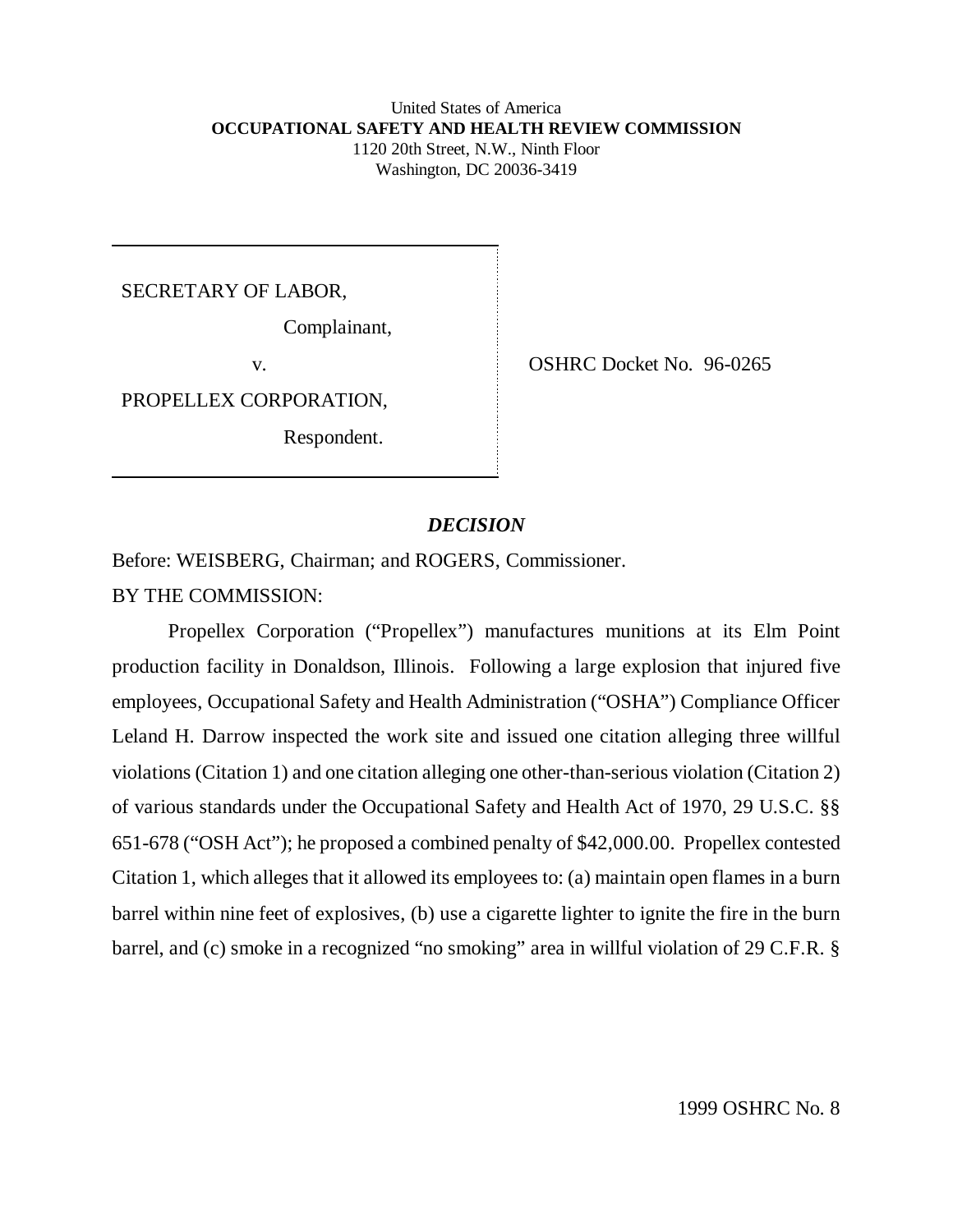1910.109(e)(1).<sup>1</sup> Following a hearing, Administrative Law Judge Sidney J. Goldstein issued a decision in which he affirmed the smoking item as serious, vacated the items pertaining to the maintenance of open flames in the burn barrel and the use of the lighter, and assessed a penalty of \$5000.00. For the reasons that follow, we affirm the judge's decision in part and reverse in part. $2$ 

#### **I. Background**

Propellex was under a contract with the United States Department of Defense ("DOD") to produce a certain quantity of MK 45 MOD 1 ("Mark 45") primers, components of weapons used on Naval vessels, which contain black powder, a Class A, maximum hazard explosive.<sup>3</sup> Propellex destroyed those primers that did not meet government specifications by detonating them under controlled conditions ("demilitarizing" or "demilling") at an outdoor site, several hundred yards away from the plant buildings.<sup>4</sup> The work was performed by a crew consisting of four employees and leadperson Mary McKinnerney. The procedure was a simple one. The demilling crew would unload the crates of primers from a transport van and prepare the primers for detonation. To ensure that the primers would detonate properly, the crew punctured them with a sharpened screwdriver or awl, which caused some of the black powder to spill on the work table and ground below. The crew then placed them in a steel "test fixture," where they were detonated by an electrical charge set off by leadperson McKinnerney. An explosion occurred on November 27, 1995, when demilling

3 *See* 29 C.F.R. § 1910.109(a)(3)(i) (classifying explosives).

<sup>&</sup>lt;sup>1</sup>The standard provides, in relevant part:

<sup>(</sup>e) *Use of explosives and blasting agents-*(1) *General provisions.* (i) While explosives are being handled or used, smoking shall not be permitted and no one near the explosives shall possess matches, open light or other fire or flame.

<sup>&</sup>lt;sup>2</sup>Respondent made a motion for oral argument; however, upon review of the record, judge's decision, and briefs, we conclude that oral argument is unwarranted.

<sup>4</sup>DOD inspector Vernon Buscher maintained an office at Propellex and visited the demilling site three times between May and November 1995 to "review what was going on," and to verify whether the demilling on particular contracts had been completed.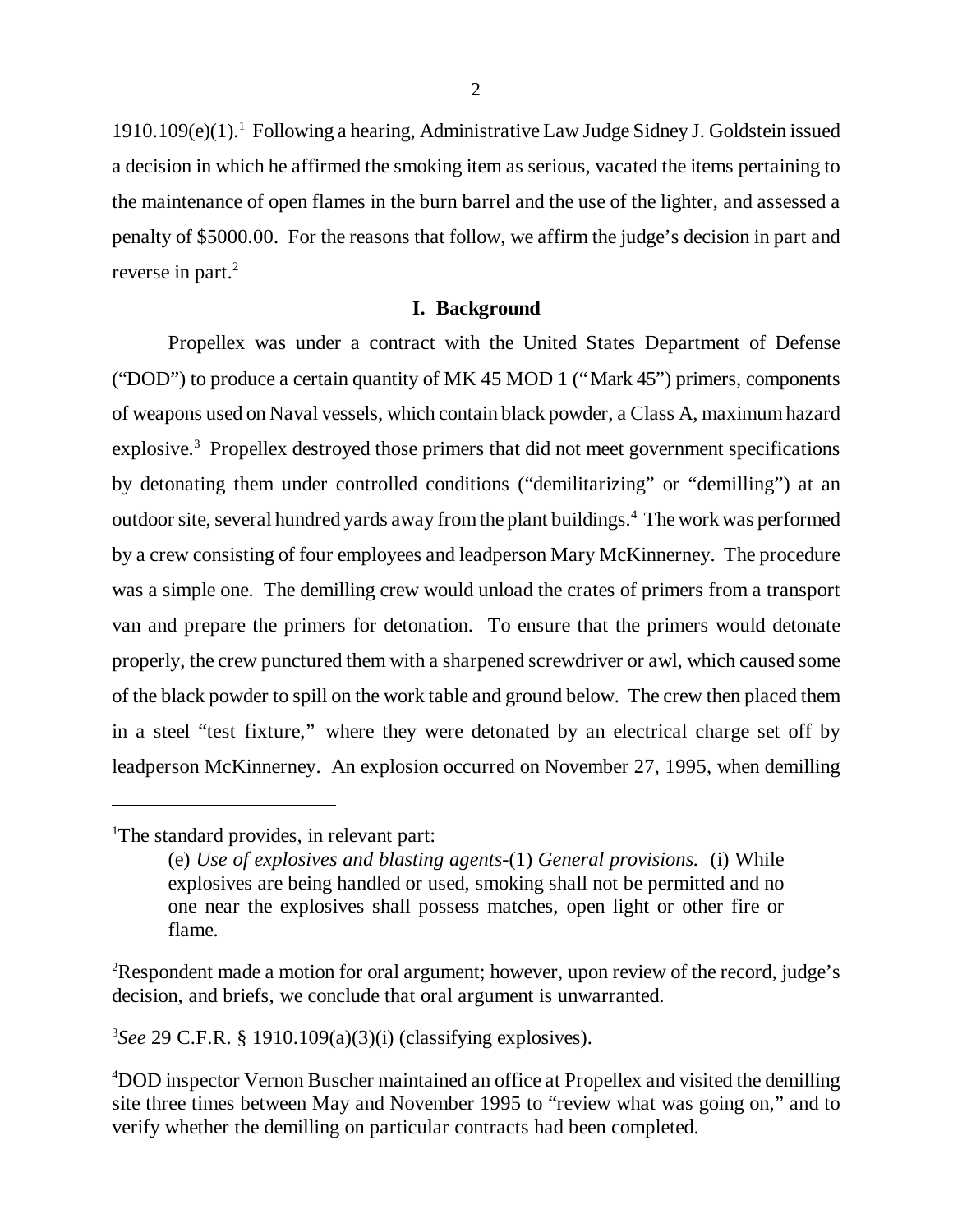crew member Delbert Thomas collected a handful of the spilled black powder, wrapped it tightly in a "Chem Wipe," and tossed it into a fire in a barrel near the demilling work area that the crew used to keep warm.<sup>5</sup> This explosion ignited the primers at the worksite as well as the parked transport van, and left most of the demilling employees with severe burns and shrapnel puncture wounds, and left one with impaired use of her hand.

## **II. Discussion**

## **A. Citation 1, Item 1a: The Burn Barrel**

In Citation 1, Item 1a, the Secretary alleged that Propellex violated 29 C.F.R. §  $1910.109(e)(1)$  because "employee(s) were allowed to handle explosives in such a way as to constitute an undue hazard to life in that, during the Demilling Operation of Mark 45 Explosive Devices, open flames were located approximately nine feet away." The judge found that the standard does not apply to the cited conditions and vacated the item. We find that the standard does apply and that a violation was proven.

To establish a violation, the Secretary must prove by a preponderance of the evidence that: (a) the cited standard applies; (b) the terms of the standard were not met; (c) employees had access to the violative condition; and (d) that the employer either knew, or with the exercise of reasonable diligence could have known, of the violative conditions. *Hamilton Fixture,* 16 BNA OSHC 1073, 1082, 1993-95 CCH OSHD ¶ 30,034, p. 41,178 (No. 88- 1720, 1993), *aff'd without opinion,* 28 F.3d 1213 (6th Cir. 1994).

In finding that the standard does not apply, the judge mistakenly focused on language in the citation describing the cause of the accident: "[s]parks and/or burning debris from a burn barrel made contact with black powder residue and the explosive devices which caused an explosion, injuring five employees." However, at issue is not the cause of the accident, but whether the standard has been violated. Thus, the violation charged in Item 1a is that

<sup>&</sup>lt;sup>5</sup>The employees used a second barrel approximately 50 yards away from the work area to burn trash. Because the Secretary asserts that the violation was established by the use of the barrel nine feet away from the work area, we do not address whether the use of this "trash burn barrel" also violated the standard.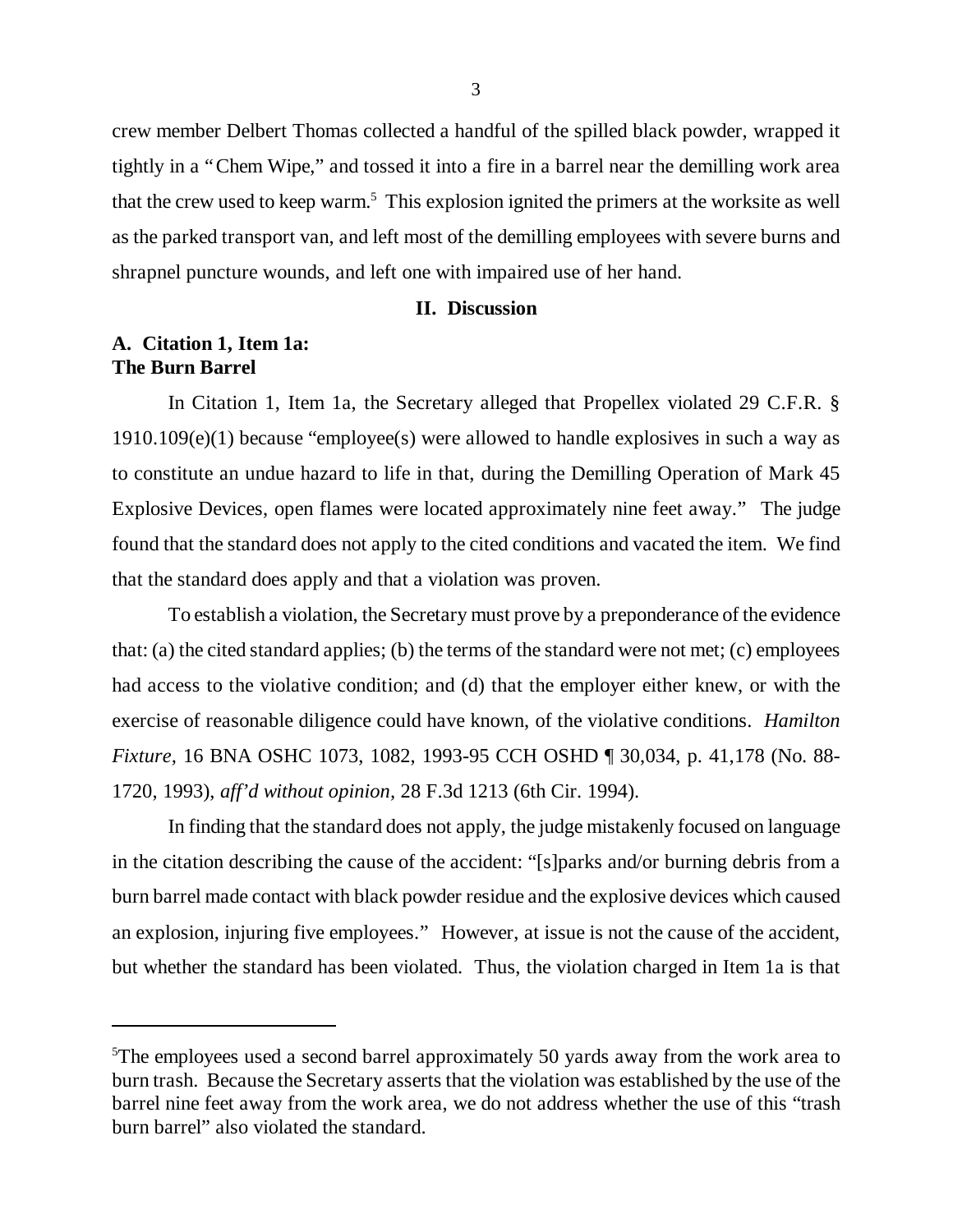"employees were allowed to handle explosives" "approximately nine feet away" from "open flames," conditions that are clearly subject to the requirements of the standard. The judge also erred in finding that the standard's failure to refer to a specific distance between fire or flames and explosives renders it inapplicable to this case. The standard states that "[w]hile explosives are being handled or used, . . . no one *near* the explosives shall possess matches, open light or other fire or flame." 29 C.F.R. § 1910.109(e)(1)(i) (emphasis added). The meaning of "near" in a broadly-worded standard such as this one can be discerned from the purpose of the standard and the physical conditions to which it applies. *See, e.g., Ormet Corp.,* 14 BNA OSHC 2134, 2135-36, 1991-93 CCH OSHD ¶ 29,254, p. 39,200 (No. 85- 531, 1991) ("near" in 29 C.F.R. § 1910.179(n)(3)(xi) means close enough to a crane's path of travel that it is reasonably foreseeable that employees could be hit by the crane's load if it should fall). Given the ignition prevention purposes of the standard, and the mere ninefoot distance between the open flames and where the employees were handling explosives, we find that it was reasonably foreseeable that the open flames posed a risk of igniting the explosives. Thus, we conclude that the standard applies to the cited conditions, a determination which Propellex does not dispute.

The evidence also establishes that the terms of the standard were not met and that the five demilling employees had access to the area of potential danger created by the open flames and the explosives. Indeed, Propellex concedes that "an open flame in a barrel only nine feet away from a work table containing Mark 45 primers or loose black powder" violates the standard, and the facts show that those conditions were present here. The record indicates that McKinnerney and the demilling employees warmed their hands over a fire in the burn barrel on cold days during the month before the accident, typically ten to fifteen feet from the demilling table. There was some evidence that the burn barrel started out in one location and was moved closer to the table as the weather grew colder. The employees testified, however, that for at least three to four weeks before the accident, the barrel had been located where it was on the day of the accident, which Compliance Officer Darrow calculated as nine feet away from the table. The employees testified that they punctured and detonated primers while the fire was burning in the barrel. They also testified that the black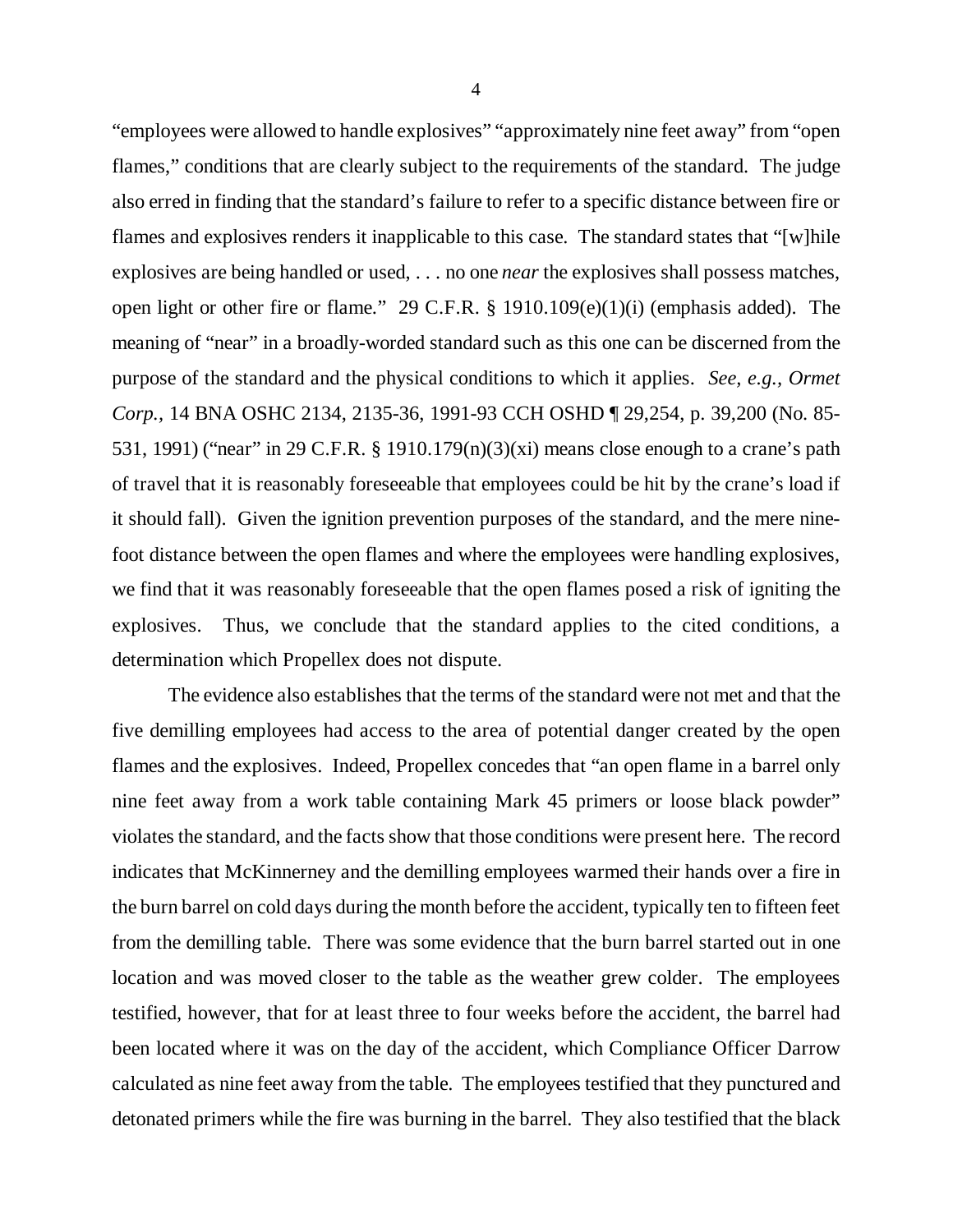powder that spilled from the punctured primers remained on the table and the ground during the workday, while the fire was burning in the barrel.

The fourth element of a violation is employer knowledge. *Hamilton Fixture,* 16 BNA OSHC at 1082, 1993-95 CCH OSHD at p. 41,178. "[T]he test of an employer's knowledge . . . is whether the employer knew, or with the exercise of reasonable diligence could have known, of the violative conditions." *Tampa Shipyards,* 15 BNA OSHC 1533, 1537, 1991-93 CCH OSHD ¶ 29,617, p. 40,100 (No. 86-360, 1992) (consolidated) (citing *A.P. O'Horo Co.,* 14 BNA OSHC 2004, 2007, 1991-93 CCH OSHD ¶ 29,223, p. 39, 128 (No. 85-369, 1991)). A supervisory employee's actual and constructive knowledge can be imputed to the employer. *Id.* at 1537, 1991-93 CCH OSHD at p. 40,100.

We find that Propellex had actual knowledge of the use of the burn barrel through leadperson McKinnerney, who testified that she lit the fire and warmed her hands by it on numerous occasions. Contrary to Propellex's argument, the record shows that McKinnerney was a supervisor whose knowledge is imputable to Propellex.<sup>6</sup> Under Commission precedent, "[a]n employee who has been delegated authority over other employees, even if only temporarily, is considered to be a supervisor for the purpose of imputing knowledge to an employer." *Id.* Although Propellex's leadpersons have been considered bargaining unit employees under the National Labor Relations Act,<sup>7</sup> and McKinnerney did not consider herself a management supervisor, the demilling crew reported to her and she reported to

<sup>6</sup>Propellex argues, on the basis of "ethical prohibitions," that the Secretary should be estopped from claiming that McKinnerney is a supervisor whose knowledge should be imputed to it because the compliance officer interviewed McKinnerney without consulting counsel for Propellex. Propellex does not point to any authority for its assertion. Because we rely on McKinnerney's sworn hearing testimony rather than any off-the-record communications between McKinnerney and Compliance Officer Darrow, we do not find it necessary to consider this argument.

<sup>7</sup> *See Propellex Corp.,* 254 NLRB 839, 841-42 (1981), *aff'd without opinion*, 665 F.2d 1050 (7th Cir. 1981) (finding that although employer's leadpersons did not exercise "sufficient independent judgment and discretion" to constitute statutory supervisors, they were nonetheless cloaked with apparent authority as employer agents in the circumstances of the case, and their actions were imputed to the employer).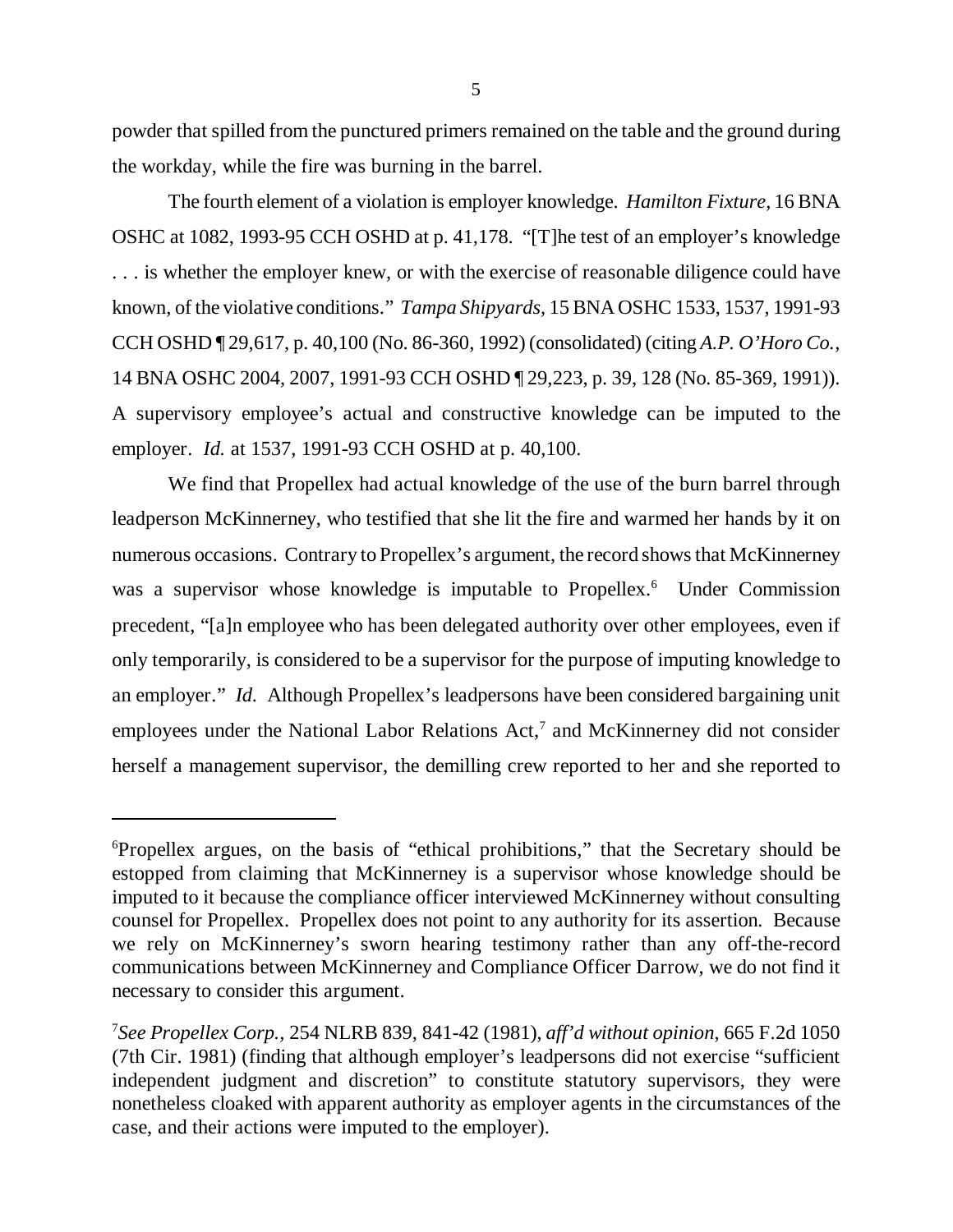production manager Bradley Niemann. McKinnerney controlled activities at the demilling site and told the crew members what to do. She allowed them to take breaks "if they did a good job," and they considered her their "boss." Additionally, McKinnerney had the authority to "write up" members of the demilling crew, and although she could not discipline them directly, she documented any safety violations or other incidents and reported them to Niemann, who had "final say" on all such matters. She did not have the ability to hire or fire employees directly, but did have the opportunity to select at least one of the employees to join the demilling crew, and could indirectly have an employee fired with three warnings. She made approximately \$1.00 per hour more than the rest of the crew. Accordingly, we conclude that McKinnerney's knowledge can be imputed to Propellex. *See Dover Elevator Co.,* 16 BNA OSHC 1281, 1286, 1993-95 CCH OSHD ¶ 30,148, p. 41,480 (No. 91-862, 1993) (the substance of the delegation of authority, not the title of the employee, is controlling in determining whether an employee is a supervisor)*; Tampa Shipyards,* 15 BNA OSHC at 1538 & n.10, 1991-93 CCH OSHD at 40,100-01 & n.10 (finding leadermen's knowledge imputable to employer despite their status as bargaining unit employees). $8$ 

For the reasons stated above, we determine that the judge erred in vacating Citation 1, Item 1a and conclude that the Secretary has established by a preponderance of the evidence that Propellex violated 29 C.F.R. § 1910.109(e)(1) by permitting its employees to maintain open flames in a burn barrel near explosives.

#### **B. Citation 1, Item 1b:**

<sup>&</sup>lt;sup>8</sup>Although we need not determine whether production manager Niemann also knew of the burn barrel hazard, we note that he was aware that the unauthorized possession of fire or flame at any location within the plant area was prohibited by Propellex's own safety rules, he was responsible for ensuring that safety regulations were followed and for disciplining employees, and he admittedly witnessed the employees warming their hands by a fire in a barrel. Although he testified that the burn barrel he saw was 50 yards from the work area and demilling operations were not in progress, the testimony of several of the employees indicates that they observed Niemann at the demilling site while operations were in progress and a fire was burning in the barrel approximately 10 to 15 feet away. Testimony from DOD employee Leonardo Jackson tends to corroborate the employees' testimony. Niemann, however, denied making any such statements to Jackson, and the judge, who found that the standard did not apply, did not resolve these conflicts in the testimony.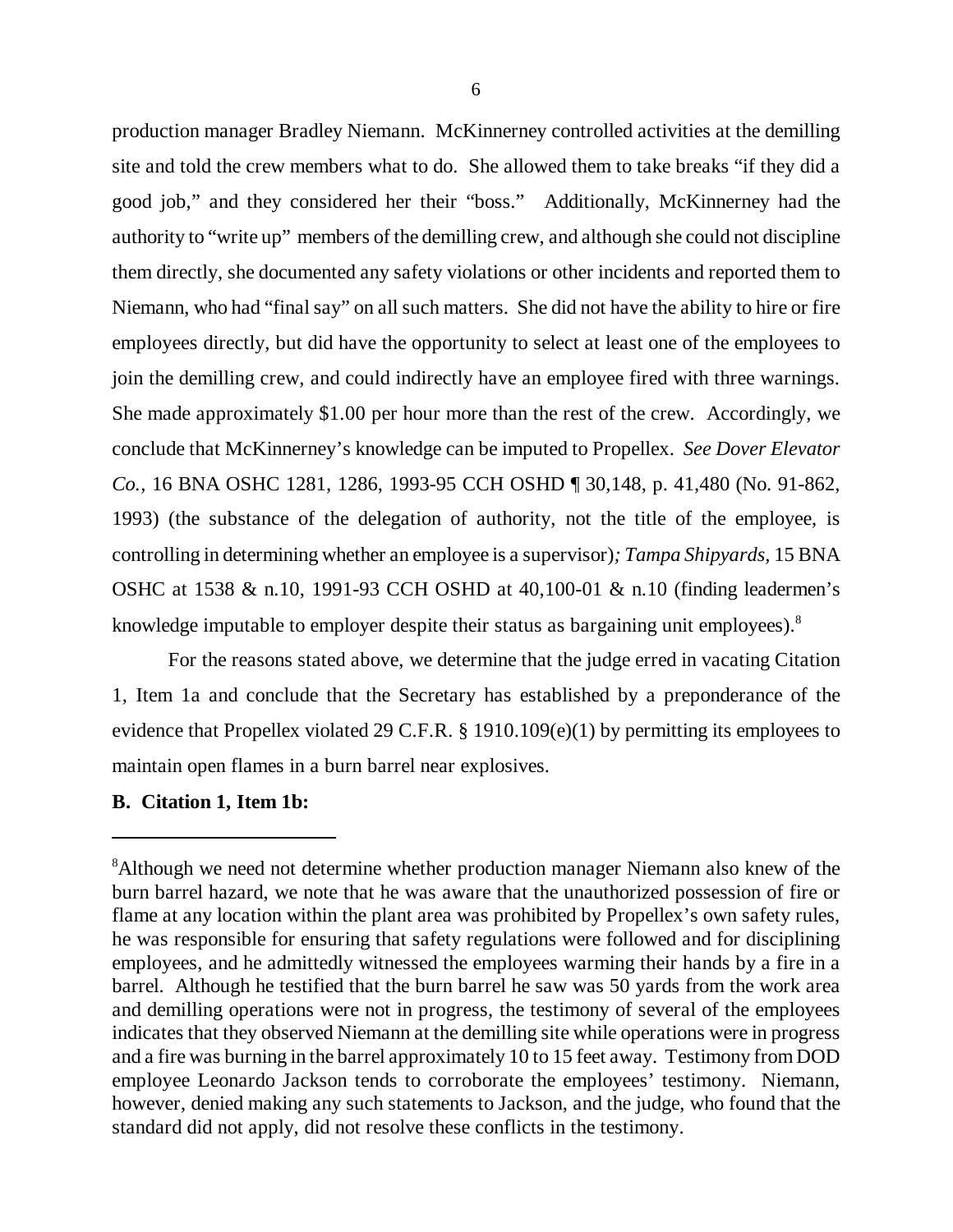## **The Cigarette Lighter**

The Secretary alleged that Propellex violated 29 C.F.R. § 1910.109(e)(1) because "employees were allowed to possess a cigarette lighter which was used to ignite a fire in a burn barrel located approximately nine feet away from the Mark 45 Demilling Operation." The judge found that 29 C.F.R. § 1910.109(e)(1) does not apply to the possession of cigarette lighters, and that the standard was not violated because the lighter was kept in a purse, some distance away from the primers and black powder. We find that the standard does apply to the cited conditions and that a violation was proven.

Contrary to the judge's findings, the citation is not based on mere possession of an unlit lighter. Rather, it is based on evidence that, on at least one occasion, the employees lit the lighter nine feet away from primers and the spilled black powder. Thus, the employees used a lighter on the morning of the accident to ignite a fire in the burn barrel nine feet away from the work table, after primers had been brought to the site and employees had started demilling. Two employees, Laurent and Thomas, specifically recalled and testified that on the morning of the accident, the burn barrel was not lit until after the primers arrived on the site and demilling had begun. Thomas explained that "[i]t wasn't cold enough to need a fire that morning, but it was turning colder; as the day progresses [sic]" and so the warm barrel was lit just before noon.<sup>9</sup> Moreover, Sipes and McKinnerney both testified that the fire was lit on that particular day with a "Chem Wipe and a lighter." We, therefore, find that the Secretary has shown by a preponderance of the evidence that a lighter was used near explosives, that the standard applied, and that a violation of the standard occurred.<sup>10</sup>

<sup>&</sup>lt;sup>9</sup>Employee Sipes testified, in response to a question regarding the first thing that happened on the morning of the accident, that the employees lit the burn barrel. However, he was not asked about the timing of lighting the barrel in relation to when the primers were brought out that morning. We conclude that Sipes' testimony is outweighed by the more direct and specific testimony of Laurent and Thomas.

 $10$ Our finding of a violation is limited to the day of the accident. The evidence establishes that the employees frequently used a cigarette lighter to ignite the fire in the burn barrel near the table in the demilling work area; however, the Secretary has not shown that explosives (continued...)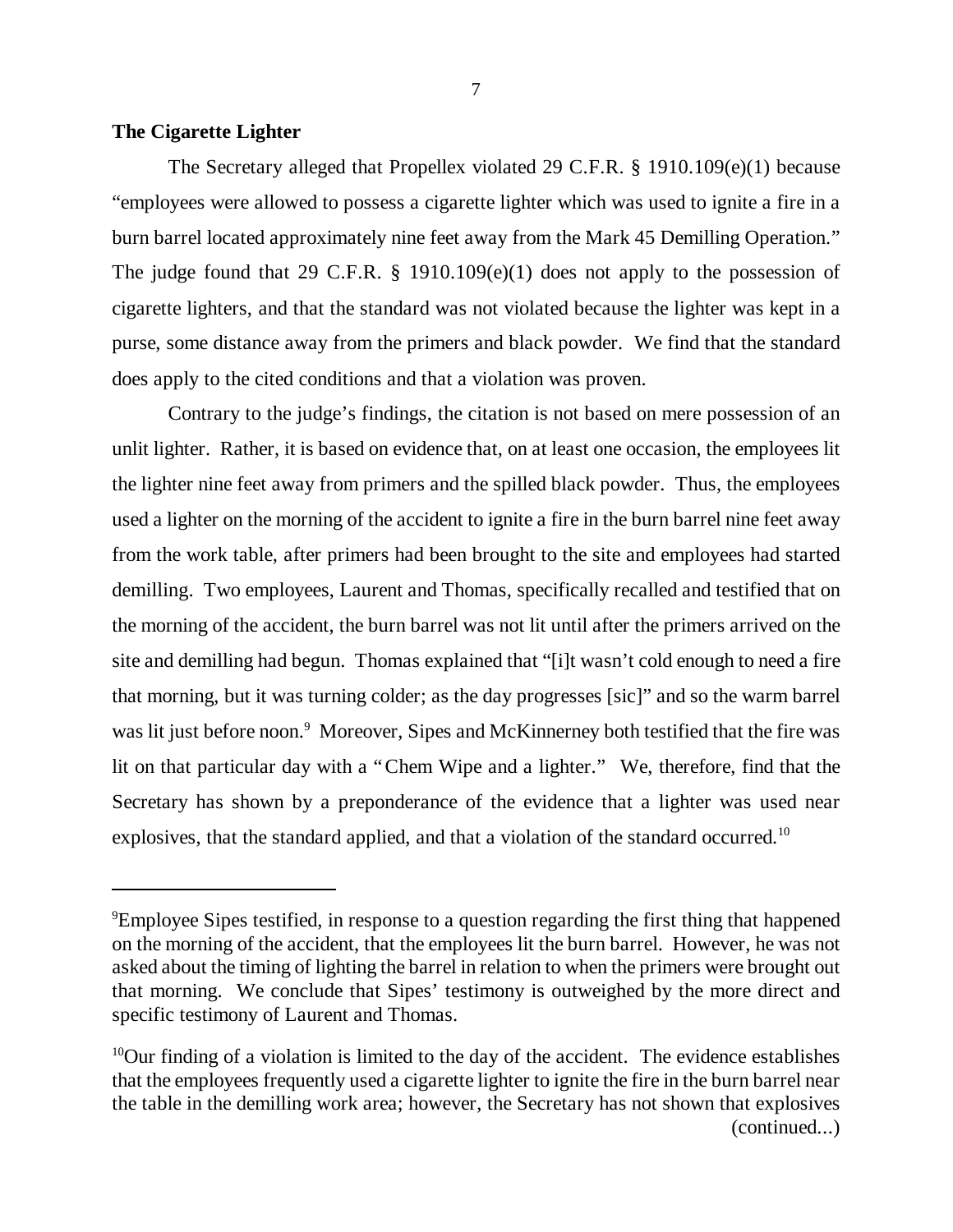The record also establishes that leadperson McKinnerney knew that the crew frequently used a lighter to ignite fires in the burn barrel. In fact, she herself used it to ignite fires on numerous occasions. In addition, her testimony is consistent with that of Laurent and Thomas, that the first thing the employees did on the morning of the accident was get parts and start "their job." McKinnerney also testified that on that day the lighter was used to light the burn barrel. Her actual knowledge may be imputed to Propellex. *Pressure Concrete Constr. Co.,* 15 BNA OSHC 2011, 2018, 1991-93 CCH OSHD ¶ 29,902, p. 40,813 (No. 90-2668, 1992).

We further find that it was within the Secretary's discretion to cite separate "open flames" violations of section 1910.109(e)(1) for the burn barrel and lighter. Although these conditions are closely related, the language of the standard "no one . . . shall possess matches, open light or other fire or flame" - can reasonably be read to permit separate citations of each potential ignition source; or, in other words, each individual act of possession of matches, open light or other fire or flame. *See Sanders Lead Co.,* 17 BNA OSHC 1197, 1200, 1201, 1993-95 CCH OSHD ¶ 30,740, p. 42,692 (No. 87-260, 1995) (standard requiring employer to remove from work any employee with an exposure to lead at or above the action level permits the Secretary to cite as many violations as there are failures to remove). Accordingly, separate citation of the lighter's open flame and the maintenance of open flames in the burn barrel is permissible under the standard. *Hoffman Constr Co.,* 6 BNA OSHC 1274, 1275, 1977-78 CCH OSHD ¶ 22,489, p. 27,120 (No. 4182, 1978); *see H.H. Hall Constr.,* 10 BNA OSHC 1042, 1046, 1981 CCH OSHD ¶ 25,712, p. 32056 (No. 76-4765, 1981); *A.L. Baumgartner Constr.,* 16 BNA OSHC 1995, 1998 & n.4, 1993-95 CCH OSHD ¶ 30,554, p. 42,273 & n.4 (No. 92-1022, 1994).

# **C. Citation 1, Item 1c: Smoking**

The Secretary alleged that Propellex violated 29 C.F.R. § 1910.109(e)(1) by permitting the employees to smoke in the demilling area. The judge found that there was

 $10$ (...continued)

were regularly present when the employees used the lighter.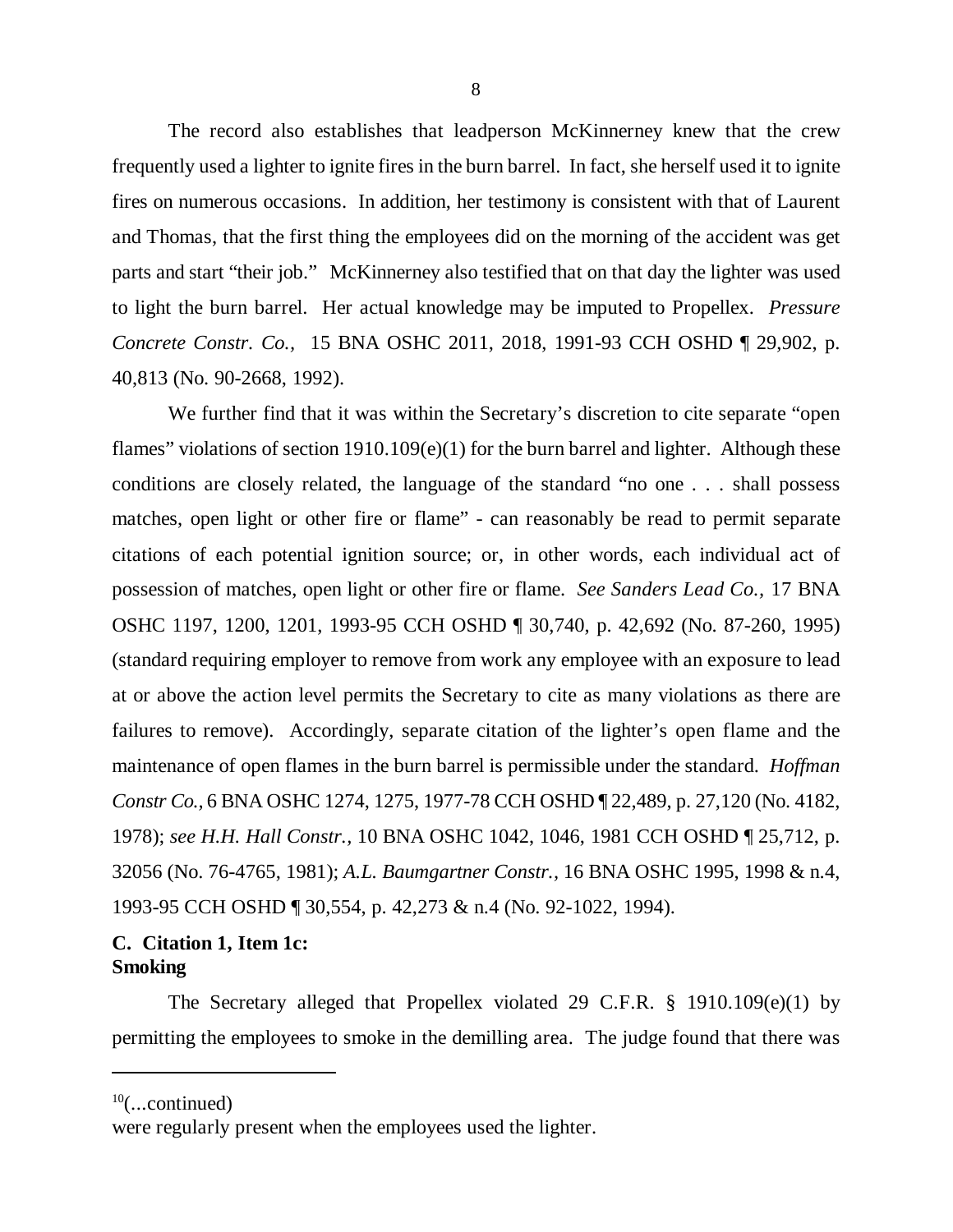uncontradicted evidence that the employees smoked in the demilling area and that management knew or could have known of this practice. He affirmed the item.

We agree with the judge. It is undisputed that four of the five members of the demilling crew, including leadperson McKinnerney, smoked at the demilling site. The employees testified that they smoked within fifteen or twenty feet of the work table, throughout the day on their numerous breaks and, consequently no employees were actually holding primers or black powder while smoking. Contrary to Propellex's assertion, however, the evidence shows that spilled black powder remained on the table and on the ground in the demilling work area while the employees smoked. Although on occasion a particularly large accumulation of black powder might be cleaned up early in the day, the usual practice was to permit the spilled powder to accumulate on the table and clean it up at the end of the day. One demilling employee testified specifically that there was black powder on the table and the ground while they smoked at the demilling site. While we agree with Propellex's argument that "the Secretary has the burden of proving the presence of black powder near any smoking[,]" we find, contrary to Propellex's contention, that the Secretary has met her burden.<sup>11</sup> Thus, the evidence establishes that the employees smoked at the demilling site near black powder. Accordingly, we find that Propellex violated the standard.

Finally, we also find that the Secretary established Propellex's knowledge of the hazard. The employees testified that McKinnerney authorized smoking at the site. She admitted that she knew that there was black powder on the table and the ground, yet she smoked at the site and permitted the other demilling employees to smoke at the site for several weeks, up to and including the day of the accident. Her actual knowledge is imputable to Propellex.<sup>12</sup> *See Tampa Shipyards,* 15 BNA OSHC at 1537, 1991-93 CCH

<sup>&</sup>lt;sup>11</sup>Propellex apparently recognized that there is a risk of explosion whenever black powder is present, as evidenced by its own safety policy which prohibits smoking outside of designated areas *at all times* and not simply when primers are being punctured or detonated. *See* Part III(B), *infra.*

 $12$ Because McKinnerney acted with supervisory authority and her actual knowledge is (continued...)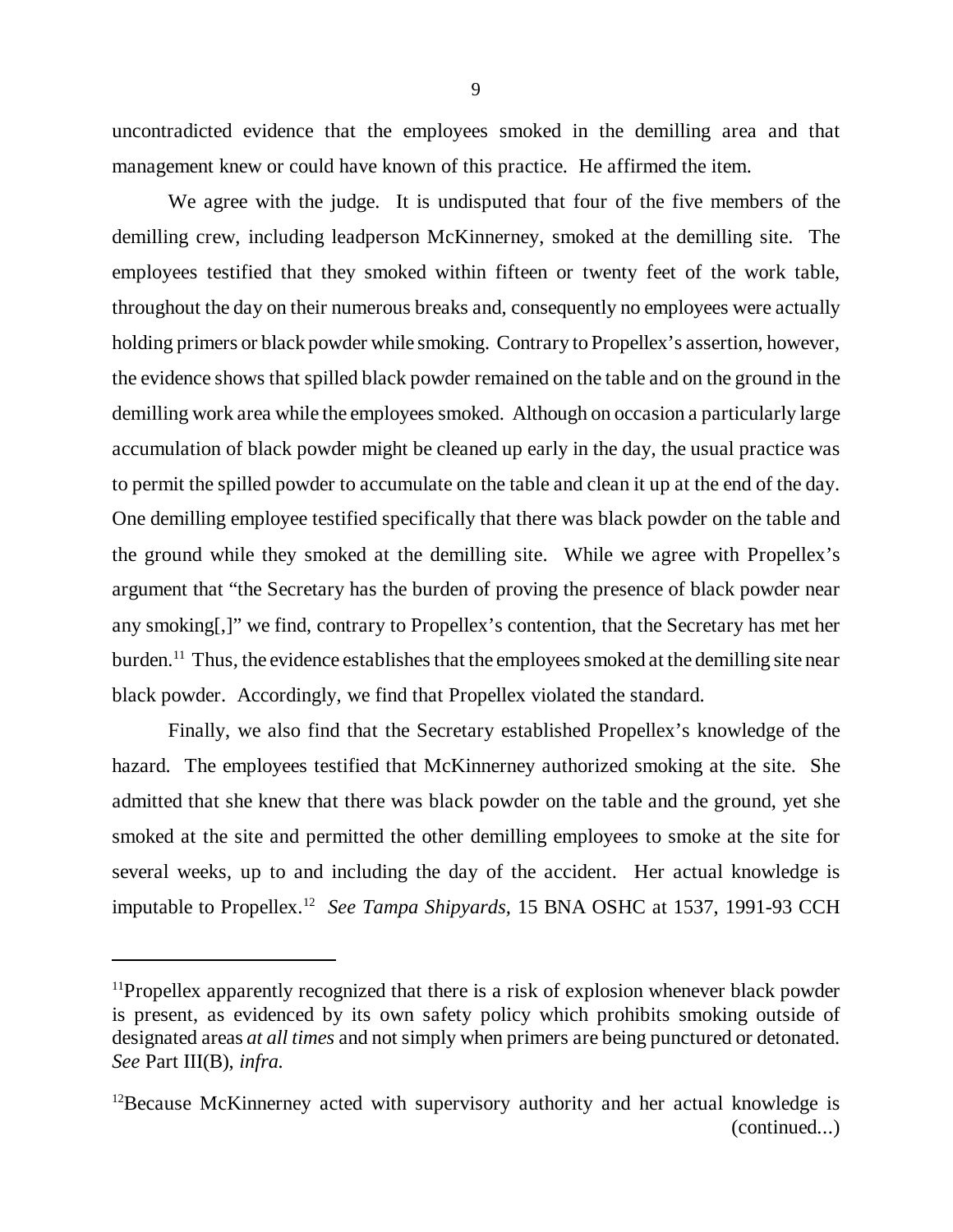OSHD at p. 40,100. Accordingly, we affirm the judge's finding that Propellex violated 29 C.F.R. § 1910.109(e)(1) by permitting its employees to smoke while explosives were being handled or used.

### **III. Unpreventable Employee Misconduct**

The judge mistakenly focused on the cause of the accident, and did not address the elements of the affirmative defense of unpreventable employee misconduct raised by Respondent. Under Commission precedent, to establish unpreventable employee misconduct, an employer must prove that it has: (a) established work rules designed to prevent the violation, (b) adequately communicated those work rules to its employees, (c) taken steps to discover violations, and (d) effectively enforced the rules when violations were discovered. *American Sterilizer Co. ("AMSCO"),* 18 BNA OSHC 1082, 1087, 1995-97 CCH OSHD ¶ 31,451, p. 44,485 (No. 91-2494, 1997). For the reasons discussed below, we conclude that Propellex failed to establish the defense as to either the open flames or smoking items.

### **A. Open Flames Items**

Propellex had a rule designed to prohibit the presence of fire and flames near the explosives. *See id.* at 1087, 1995-97 CCH OSHD at p. 44,485. Its safety handbook provides, in relevant part, that "[e]xcept by authority of a valid flame permit, the carrying of matches, lighters, or other fire, flame or spark-producing devices within the plant area is absolutely prohibited." The record shows that no flame permits were issued; thus, under Propellex's rule, the fire should not have been maintained in the burn barrel and the lighter should not have been used at the demilling site.

We conclude that this rule was not adequately communicated. The record shows that the demilling employees signed acknowledgments indicating that they had read the safety handbook, but most of the acknowledgments are dated several years before the accident. The employees were required to read and sign a document describing the demilitarization

<sup>(...</sup>continued)

imputable to Propellex, we find it unnecessary to address conflicts in the record as to whether Niemann also knew of the smoking hazard. *See* n.13, *infra.*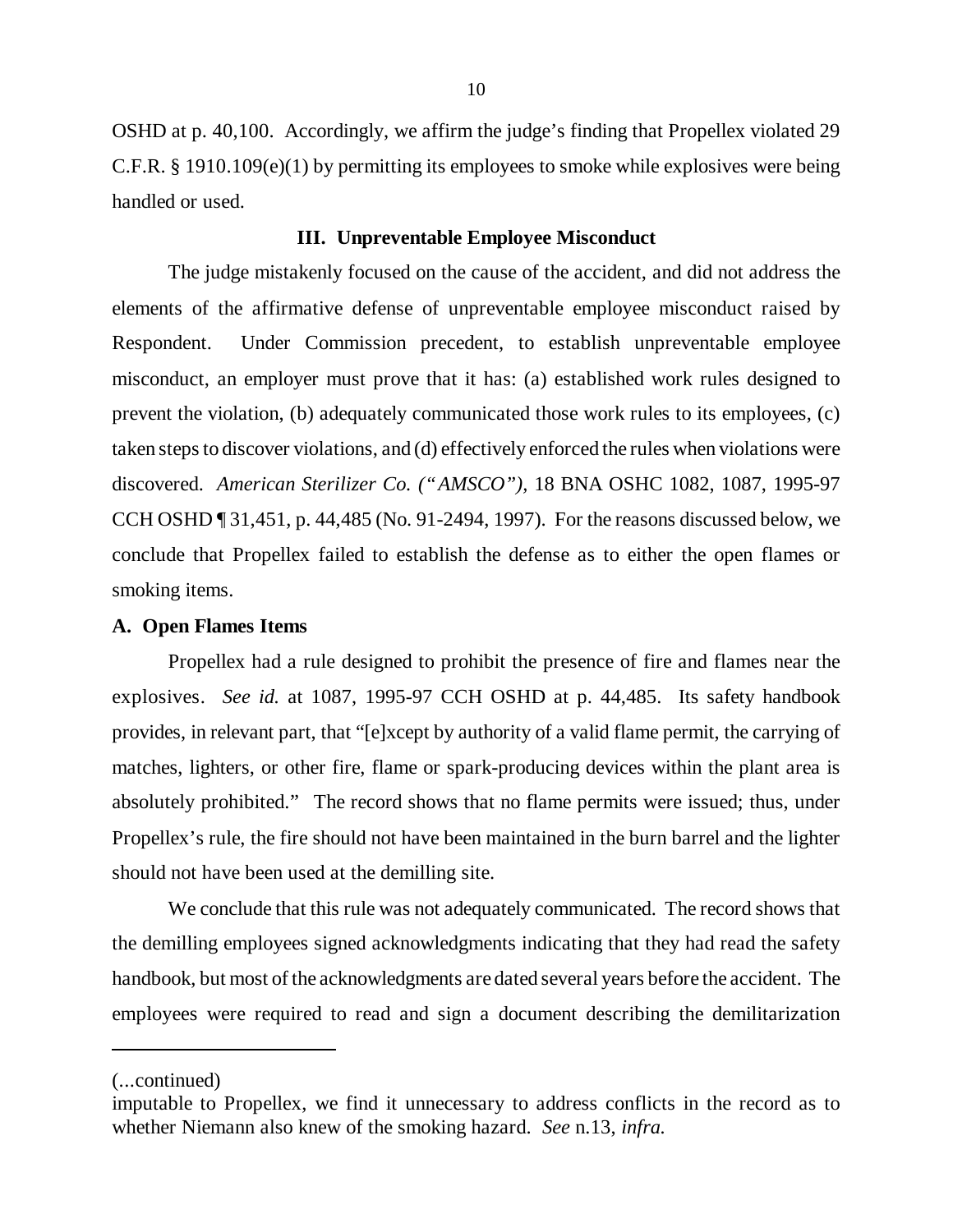procedure, and the record shows that they actually read it several times during the course of their employment. However, it merely incorporates the safety rules by brief reference. Finally, vice president of operations Russ Phinney testified that Propellex conducts special training on the effects of black powder. However, the demilling employees testified that they only received training on the demilling procedures. In addition, none of the signed black powder training acknowledgments in the record were signed by any of the members of the demilling crew and they are all dated after the accident and inspection. Thus, although the record shows that the employees received training on general safety matters and the demilling procedure, there is insufficient evidence to establish that this specific rule prohibiting fire and flames near explosives was communicated to employees. *See Hamilton Fixture,* 16 BNA OSHC at 1090, 1993-95 CCH OSHD at p. 41,185.

Effective implementation of a safety program requires "a diligent effort to discover and discourage violations of safety rules by employees." *AMSCO,* 18 BNA OSHC at 1087, 1995-97 CCH OSHD at p. 44,486. Propellex argues that it took appropriate steps to discover violations; however, its argument is not supported by the record. While Niemann testified that he made unscheduled visits to ensure that the safety regulations were being adhered to, his efforts were, by his own admission, inadequate to discover the lighter or the barrel. The burn barrel was an obvious breach of Propellex's own safety rules that was ongoing for a period of weeks. Additionally, the fact that leadperson McKinnerney, violated the rule and permitted others to do so is strong evidence that Propellex's safety program was lax. *Daniel Constr. Co.,* 10 BNA OSHC 1549, 1552, 1982 CCH OSHD ¶ 26,027, p. 32,672 (No. 16265, 1982).

The final element of the unpreventable employee misconduct defense requires that an employer effectively enforce its rules when violations are discovered. *AMSCO,* 18 BNA OSHC at 1087, 1995-97 CCH OSHD at p. 44,485.

The conventional way to prove the enforcement element is for the employer to introduce evidence of a disciplinary program by which the company reasonably expects to influence the behavior of employees. . . . To prove that its disciplinary system is more than a "paper program," an employer must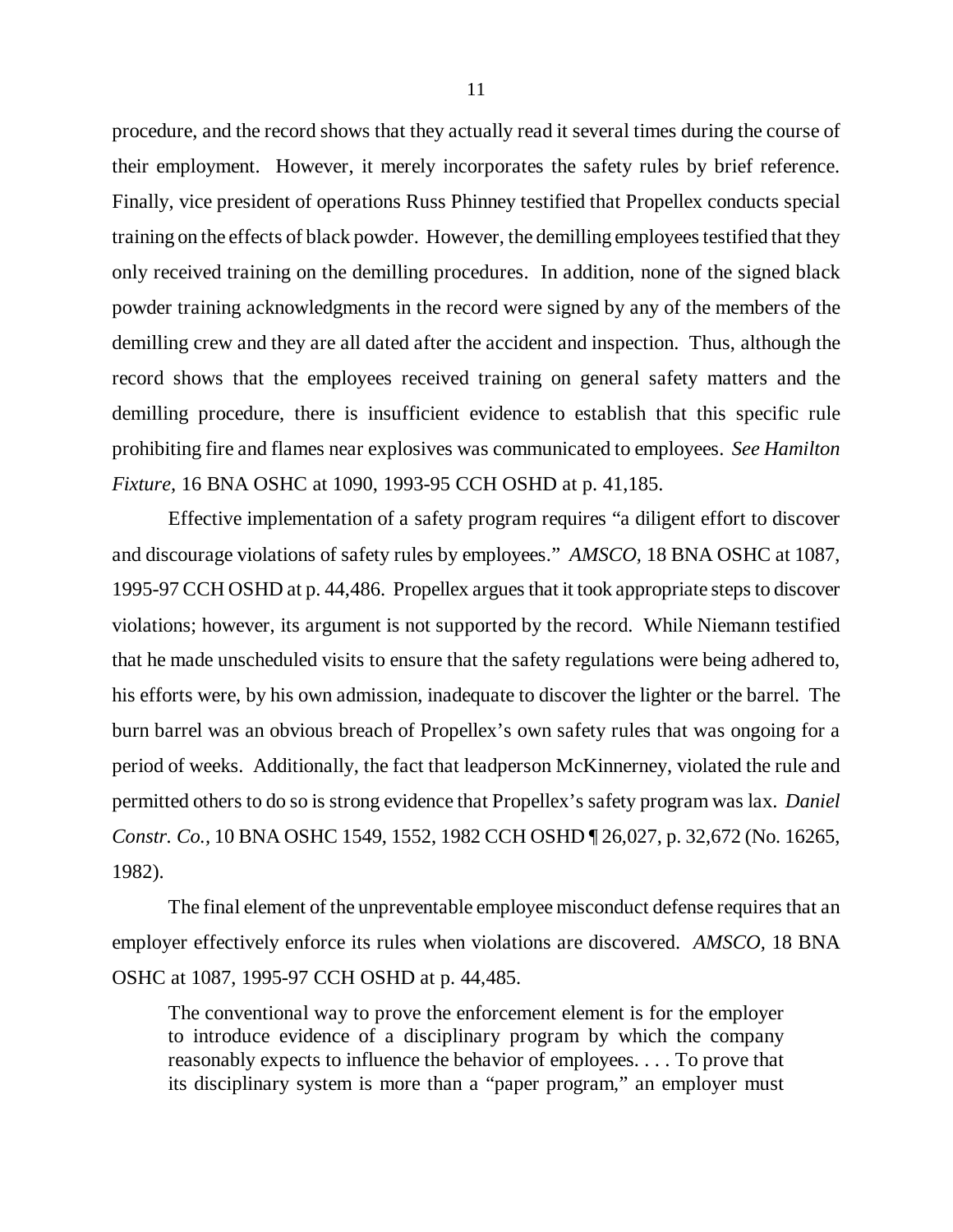present evidence of having actually administered the discipline outlined in its policy and procedures.

*Precast Serv., Inc.,* 17 BNA OSHC 1454, 1455, 1995-97 CCH OSHD ¶ 30,910, p. 43,035 (No. 93-2971, 1995), *aff'd without published opinion,* 106 F.3d 401 (6th Cir. 1997). The judge found that "[f]or any infraction of safety regulations, the Respondent issued safety memos and warning notices[;]" however, this finding is not supported by the record. Propellex introduced a number of memoranda and employee warning notices dated between 1990 and 1994 that concern general safety infractions and other wrongful acts. While these memos and notices show that Propellex has disciplined its employees for noncompliance with some safety rules, the record does not show that Propellex regularly and effectively enforced its rule requiring that employees obtain flame permits before any "lighters, or other fire, flame, or spark-producing devices" are carried within the plant area. Indeed, no permit was issued authorizing the burning of a fire in a barrel anywhere in the plant area. Yet, Niemann, who had primary responsibility for disciplining the demilling employees, saw the burn barrel and failed to ask the employees to extinguish the fire, to refrain from relighting it, or to remove it. Niemann also did nothing to otherwise enforce the rules. Moreover, leadperson McKinnerney not only failed to enforce the flame permit rule, she violated it herself. The unpreventable employee misconduct defense cannot be sustained where, as here, the employer has not shown that it effectively disciplines violations of its rules. *L.E. Myers Co.,* 16 BNA OSHC 1037, 1042, 1993-95 CCH OSHD ¶ 30,016, p. 41,128 (No. 90- 945, 1993); *P. Gioioso & Sons,* 115 F.3d 100, 115 (1st Cir. 1997). Additionally, the fact that *all* of the demilling employees lit or at least utilized the burn barrel in violation of the rule also suggests that the rule was ineffectively enforced. *GEM Indus., Inc.,* 17 BNA OSHC 1861, 1865, 1995-97 CCH OSHD ¶ 31,197, p. 43,690 (No. 93-1122, 1996), *aff'd without published opinion,* 149 F.3d 1183 (6th Cir. 1998).

Thomas' suspension and eventual termination after the accident do not alter our conclusion. It is true that "Commission precedent does not rule out consideration of *post*inspection discipline, provided that it is viewed in conjunction with pre-inspection discipline." *Precast,* 17 BNA OSHC at 1456, 1995-97 CCH OSHD at p. 43,036 (emphasis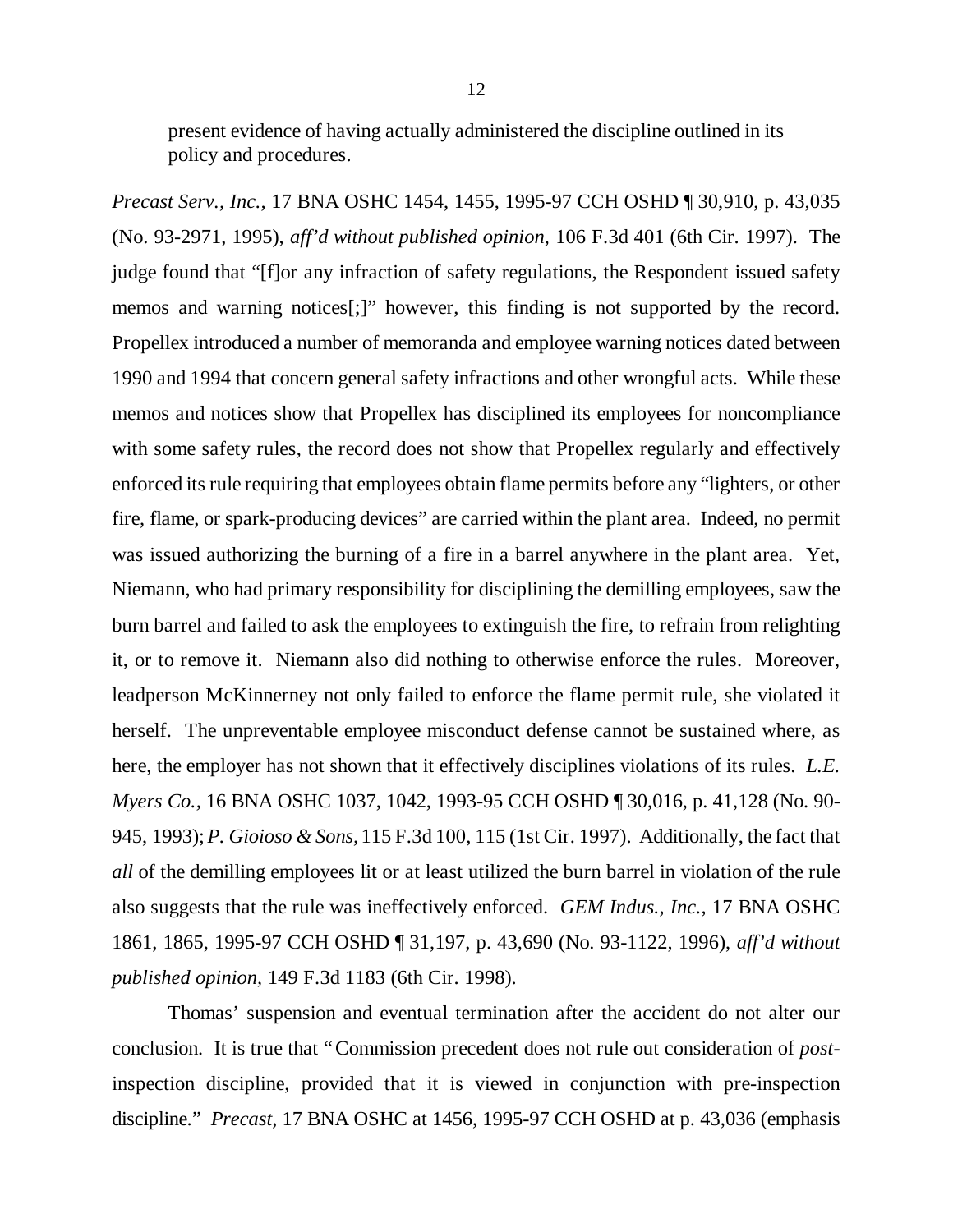in original). Here, the record shows that fires were ignited and maintained in the burn barrel for several weeks before the accident and that Thomas had repeatedly thrown black powder into the fire in violation of Propellex's safety rules; however, Propellex failed to discipline him until after the inspection.

For the reasons stated above, we find that Propellex did not prove that the open flames violation was the result of unpreventable employee misconduct.

### **B. Smoking Item**

The record shows that Propellex had a rule designed to prohibit smoking near the explosives. Propellex's safety handbook provides, in relevant part, that "[s]moking in any portion of the plant area is prohibited, except in designated places where electric lighters are provided. Lighters, cigars and cigarettes must be extinguished and dropped in receptacles provided before leaving such places in which smoking is permitted." Propellex has failed to show, however, that this rule was adequately communicated. None of the safety memoranda or warning notices introduced by Propellex address smoking, and there were no "no smoking" signs at the demilling site. Again, although Propellex asserts that it gave its employees special safety training on the hazards of black powder, the record shows that most of the employees read the safety handbook several years before the accident, and the employees testified that formal training involved little more than demonstrations of the demilling procedure. At least one employee testified that he did not know smoking was prohibited and assumed that it was acceptable because Propellex had not asked them to stop. McKinnerney testified repeatedly that she would not have permitted the employees to smoke at the demilling site if Niemann had told her that it was not acceptable.

Propellex also failed to enforce its rule against smoking, as evidenced by leadperson McKinnerney's failure to report any of the employees she witnessed smoking at the demilling site and by her own violation of the rule. *See Daniel Constr.,* 10 BNA OSHC at 1552, 1982 CCH OSHD at p. 32,672. Clearly, the unpreventable employee misconduct defense cannot be sustained.

### **IV. Willfulness**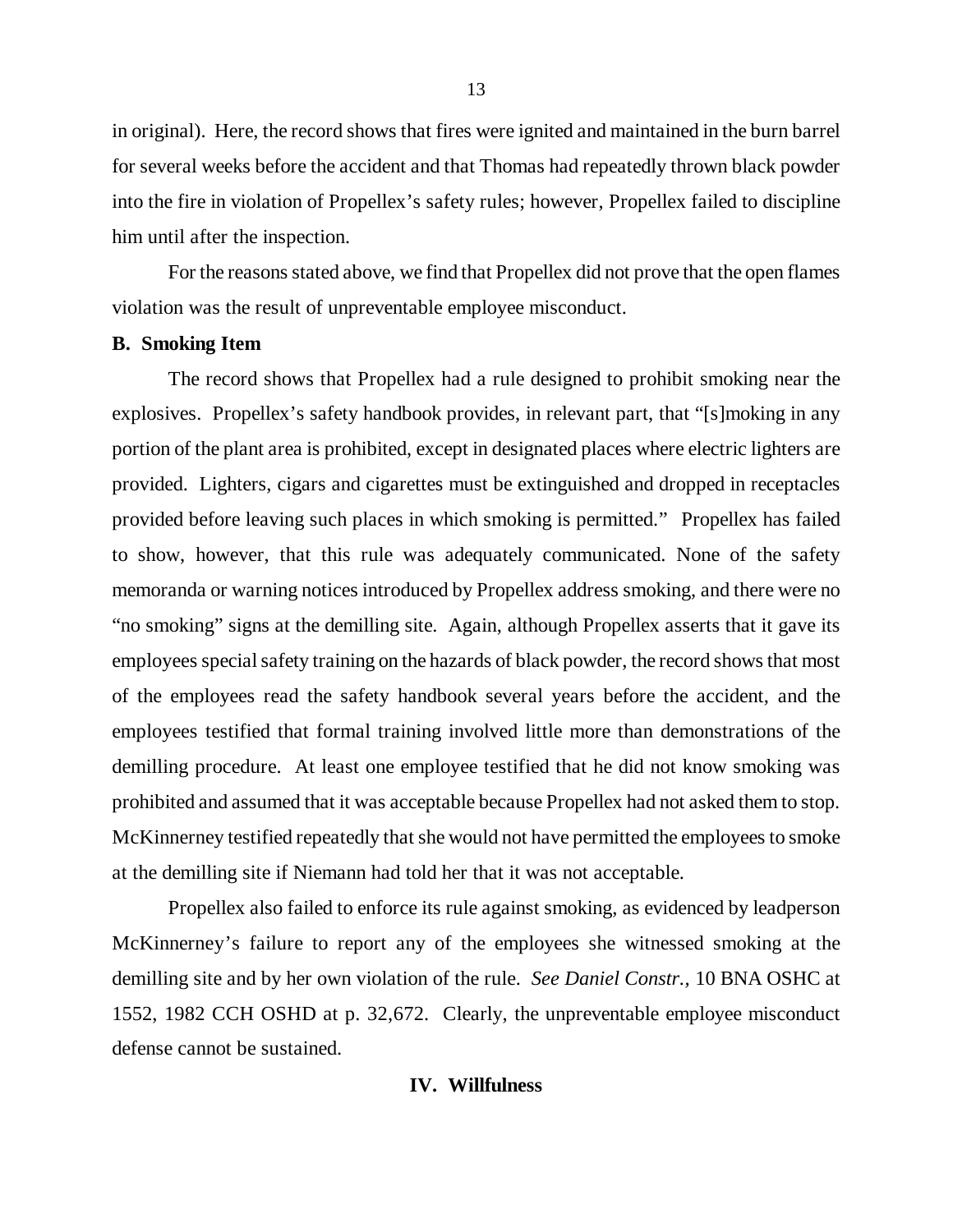Commission precedent defines a willful violation as one "committed with intentional, knowing or voluntary disregard for the requirements of the Act or with plain indifference to employee safety." *Valdak Corp.,* 17 BNA OSHC 1135, 1136, 1993-95 CCH OSHD ¶ 30,759, p. 42,740 (No. 93-239, 1995), *aff'd,* 73 F.3d 1466 (8th Cir. 1996). "[I]t is not enough for the Secretary to show that an employer was aware of conduct or conditions constituting the alleged violation; such evidence is already necessary to establish any violation. . . . A willful violation is differentiated by heightened awareness of the illegality of the conduct or conditions and by a state of mind of conscious disregard or plain indifference . . . ." *Hern Iron Works,* 16 BNA OSHC 1206, 1214, 1993-95 CCH OSHD ¶ 30,046, p. 41,256-57 (No. 89-433, 1993) (citations omitted). The Secretary must show that the employer was actually aware, at the time of the violative act, that the act was unlawful, or that it possessed a state of mind such that if it were informed of the standard, it would not care. *Johnson Controls,* 16 BNA OSHC 1048, 1051, 1993-95 CCH OSHD ¶ 30,018, p. 41,142 (No. 90-2179, 1993) (citing *Brock v. Morello Bros. Constr.*, 809 F.2d 161, 164 (1st Cir. 1987)). The Commission has found heightened awareness "where an employer has been previously cited for violations of the standards in question, is aware of the requirements of the standards, and is on notice that violative conditions exist." *J.A. Jones Constr.,* 15 BNA OSHC 2201, 2209, 1991-93 CCH OSHD ¶ 29, 964, p. 41,029 (No. 87-2059, 1993); *E.L. Davis Contrac.,* 16 BNA OSHC 2046, 2051-52, 1993-95 CCH OSHD ¶ 30,580, p. 42,342 (No. 92-35, 1994) (employer allowed three employees to work in an unprotected excavation despite prior citations and a city inspector's warning); *Calang Corp.,* 14 BNA OSHC 1789, 1791, 1987-90 CCH OSHD ¶ 29,080, p. 38,870 (No. 85-0319, 1990) (employer ignored compliance officer's warning that the trench was not properly sloped and that a pile of excavated material was too close to the edge of the trench); *A.C. Dellovade Inc.,* 13 BNA OSHC 1017, 1019, 1986-87 CCH OSHD ¶ 27,786, p. 36,342 (No. 83-1189, 1987) (employer neither instructed employees to tie off nor provided necessary equipment after compliance officer recommended specific methods of fall protection and general contractor provided a booklet containing the applicable regulations).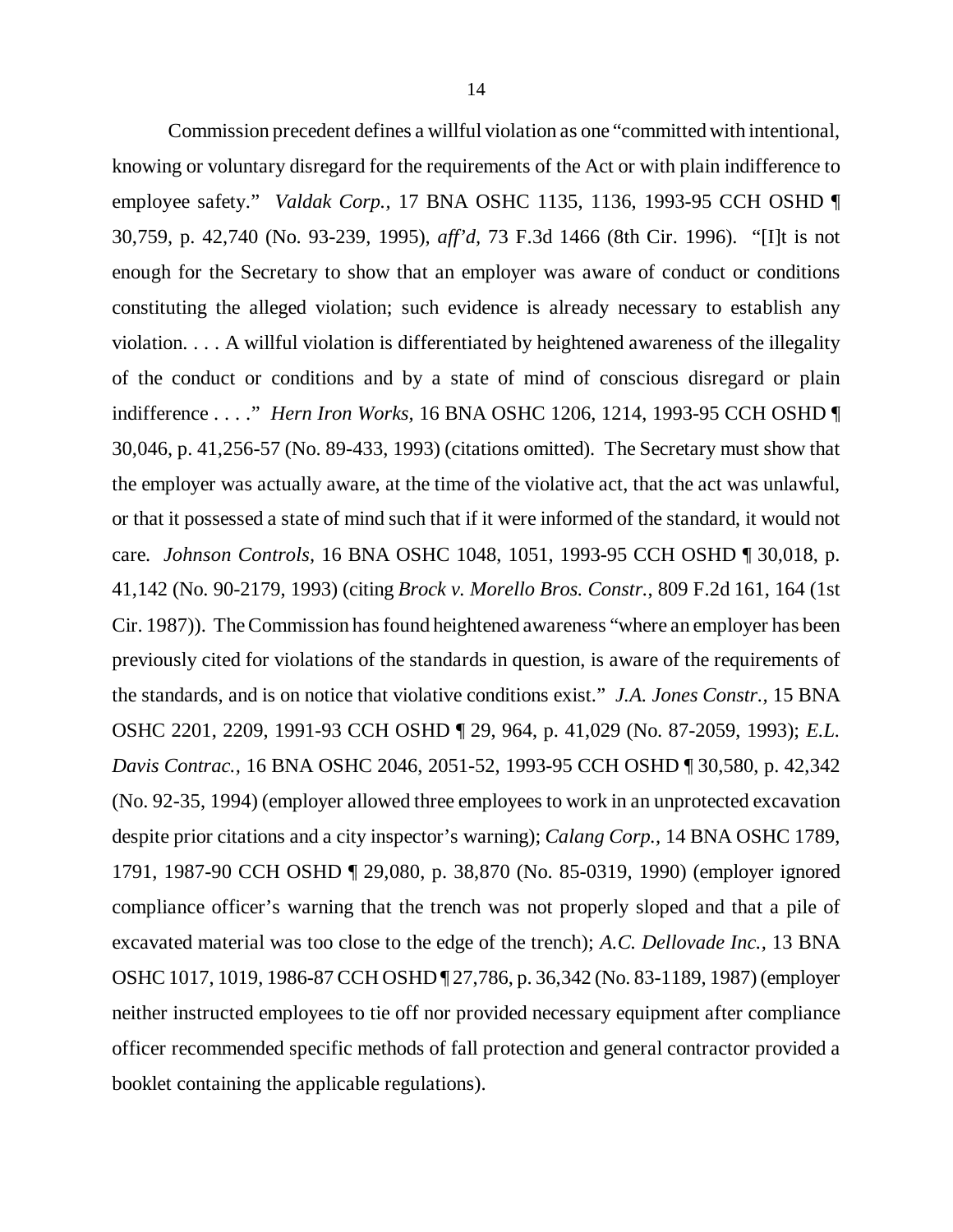We find that the Secretary failed to establish that the violations were willful. The evidence does not show that Propellex had a heightened awareness of the violations. While Niemann may have known of employee smoking and the use of the burn barrel near the explosives,<sup>13</sup> the evidence in the record is insufficient to show that even if he did know, he appreciated the hazards these conditions posed. Indeed, even DOD inspector Vernon Buscher, who visited the demilling site in November 1995 and saw the employees warming their hands at the burn barrel approximately fifteen feet from the table, did not recognize the hazard. As Buscher testified, "[i]t never highlighted in my mind that there was a problem." Accordingly, the evidence does not establish that Niemann had the requisite heightened awareness for a willful violation. *J.A. Jones Constr.,* 15 BNA OSHC at 2209, 1991-93 CCH OSHD at p. 41,029; *Williams Enterp.,* 13 BNA OSHC 1249, 1256, 1986-87 CCH OSHD ¶ 27,893, p. 36,589 (No. 85-355, 1987) (willful violation requires heightened awareness of the illegality of the conduct and conscious disregard or plain indifference).

Nor is there evidence to establish that McKinnerney had a heightened awareness of the violations. McKinnerney testified that she did not believe that the burn barrel was problematic because it was already at the demilling site when she started working there and because nobody asked her to move it. She believed that the use of the barrel was "safe." She allowed employees to smoke in the demilling area on their breaks because she believed Niemann authorized it. She insisted four times during her testimony that if Niemann had told them not to smoke, she would not have permitted the employees to smoke. Although McKinnerney signed documents in 1989 and 1991, several years before this case arose, indicating that she had read Propellex's safety manual, and although she exercised poor judgment in permitting the hazardous conditions to persist, we cannot conclude that she acted willfully. *McLaughlin v. Union Oil,* 869 F.2d 1039, 1047 (7th Cir. 1989) (more than

 $13$ There is conflicting evidence as to whether Niemann knew that the employees used the burn barrel near the demilling table and as to whether he knew that they smoked. Although the judge did not resolve this conflict, we conclude that the Secretary has not established that the violations are willful, even if we rely on the evidence about Niemann's knowledge proffered by the Secretary.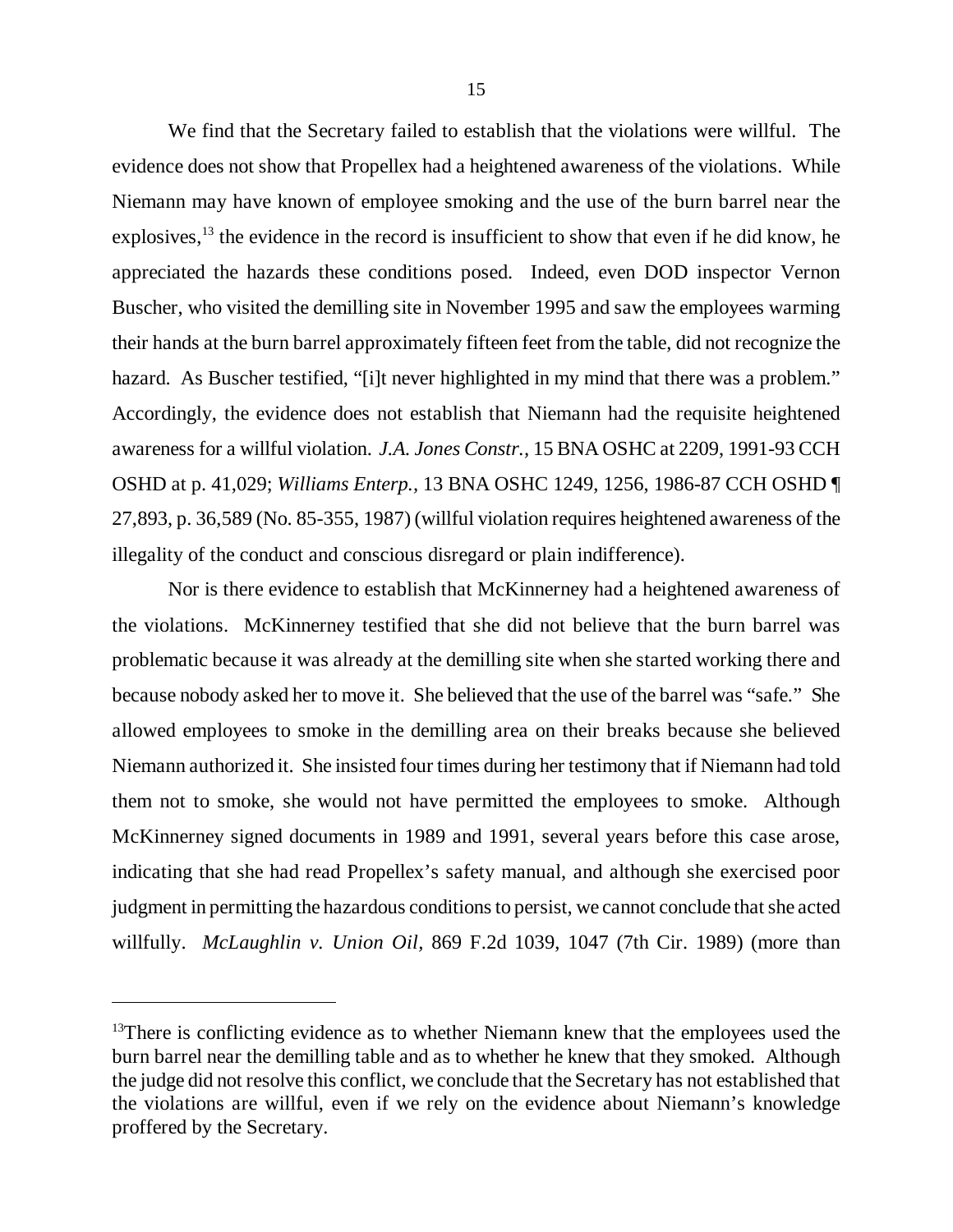negligence is necessary to show willfulness); *Johnson Controls,* 16 BNA OSHC at 1051, 1993-95 CCH OSHD at p. 41,142 (citing *Wright & Lopez, Inc.,* 8 BNA OSHC 1261, 1265, 1980 CCH OSHD ¶ 24,419, p. 29,777 (No. 76-3743, 1980)) (mere familiarity with the applicable standard does not establish heightened awareness of the violation).

We are also unpersuaded by the Secretary's argument that the violations here are willful because "an employer which puts employees to work with explosives undertakes a heightened duty to adequately supervise . . . employees and maintain in proper working order all safety devices[,]" and that a "[f]ailure to respond appropriately to this duty is in itself a sufficient index of willfulness." In support of her argument, the Secretary relies on *Ensign Bickford Co. v. OSHRC,* 717 F.2d 1419, 1422 (D.C. Cir. 1983), in which the United States Court of Appeals for the District of Columbia Circuit found a willful violation where the employer, an explosives manufacturer, ignored known industry standards and the production manager, who was thoroughly familiar with the design requirements of a vacuum collection system for explosive materials, delegated the design and implementation of the system to a worker who had no expertise and was unaware of available safety devices. The court held that "[d]espite petitioner's expertise in the manufacture of explosive and pyrotechnic products and knowledge of the applicable industry safety standards, petitioner violated those standards in disregard of . . . the safety of its employees." *Id.* at 1422. In our view, willfulness in *Ensign-Bickford* is based on the employer's heightened awareness of the specific conditions at its plant and its failure to remedy the violations, not on the nature of the work itself. Propellex was not shown to have had such heightened awareness of the conditions cited here.

Accordingly, we affirm Citation 1, Items 1a, 1b, and 1c as serious violations, as alternatively alleged in the complaint.

#### **V. Penalty**

In determining appropriate penalties for violations, the Commission must give "due consideration to . . . the size of the business of the employer being charged, the gravity of the violation, the good faith of the employer, and the history of previous violations." OSH Act, 29 U.S.C. § 666(j). The four factors are not necessarily accorded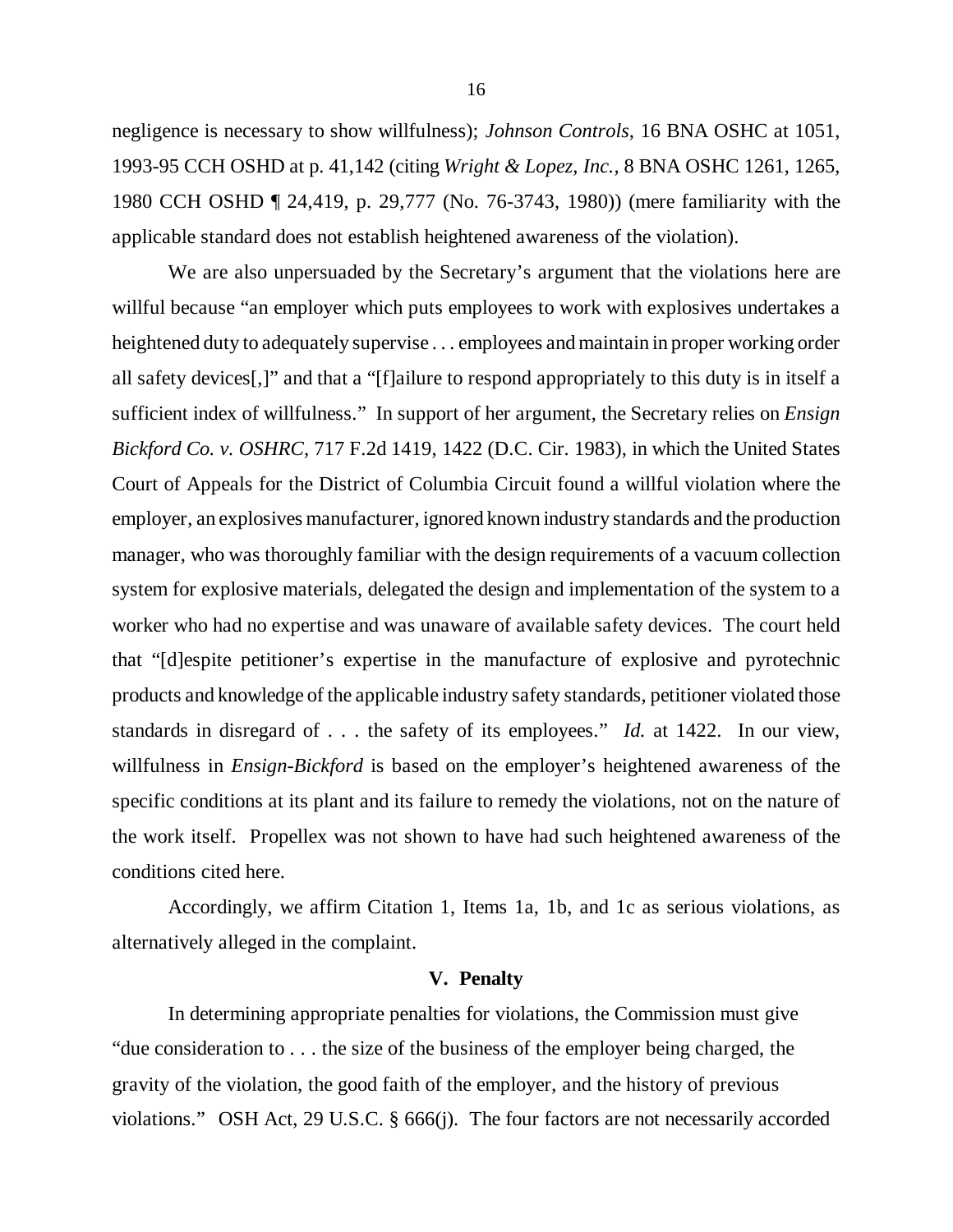equal weight. *J.A. Jones Constr.,* 15 BNA OSHC at 2214, 1991-93 CCH OSHD at p. 41,033. The gravity of the violation is generally the primary consideration in assessing penalties. *Id.* at 2214, 1991-93 CCH OSHD at p. 41,033. "The gravity of a particular violation depends on such matters as the number of employees exposed, the duration of the exposure, the precautions taken against injury, and the likelihood that any injury would result." *Id.*

Here, five employees worked with explosives in close proximity to open flames and lit cigarettes and were exposed to the risk of death and disabling injury for several weeks. The gravity of these violations, therefore, is high. Propellex is a medium-sized employer. Phinney testified that Propellex employed approximately 230 workers during 1994 and the early part of 1995, but that by the end of 1995, there were approximately 100 employees. We find, based on the employer's moderate and variable size, that a slight reduction in the penalty is appropriate. The Commission must also consider an employer's good faith in determining the amount of a penalty. In this case, because Propellex supervisory personnel tolerated and participated in the violations for several weeks and because Propellex evinced a lax attitude toward the enforcement of safety rules and standards, we do not believe that a reduction for good faith is appropriate. Finally, the judge pointed out that Propellex has received only two citations in a twentyfive year period. Because the record shows that at least one of the citations was issued within two years of the violations at issue here and was classified as serious, we decline to give Propellex credit for its history. Therefore, we assess \$6,500.00 each for the burn barrel and smoking items. As to the lighter, we note that the record establishes its use only to ignite the burn barrel. While we have concluded that the lighter may be cited separately, its subordinate role warrants a significantly lower penalty. Accordingly, we assess a penalty of \$1,000.00 for the lighter item.

#### **VI. Order**

For the reasons set forth above, we affirm Citation 1, Items 1a, 1b, and 1c as serious violations of 29 C.F.R.  $\S$  1910.109(e)(1) and assess a total penalty of \$14,000.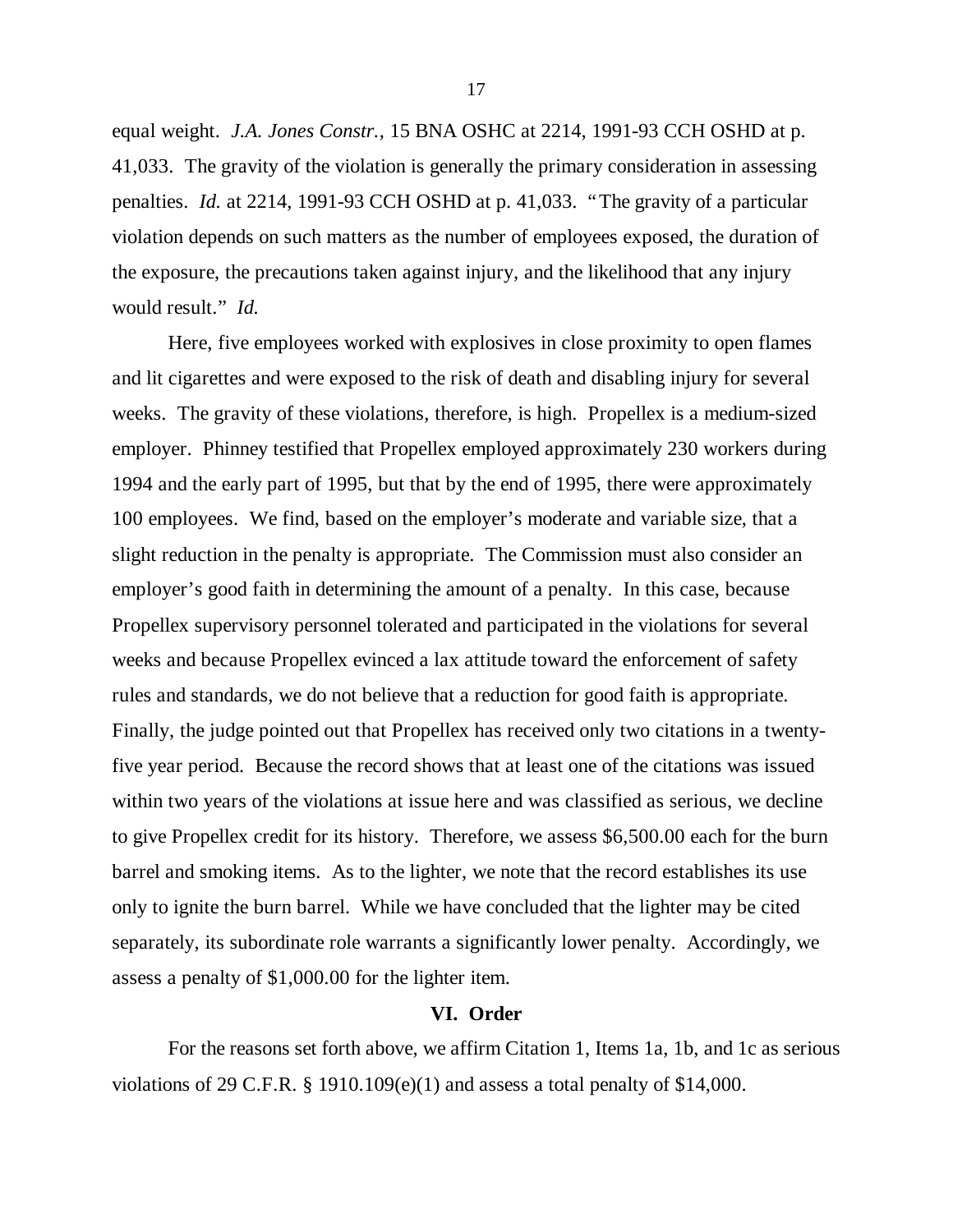/s/ Stuart E. Weisberg Chairman

/s/

Thomasina V. Rogers Commissioner

Date: March 30, 1999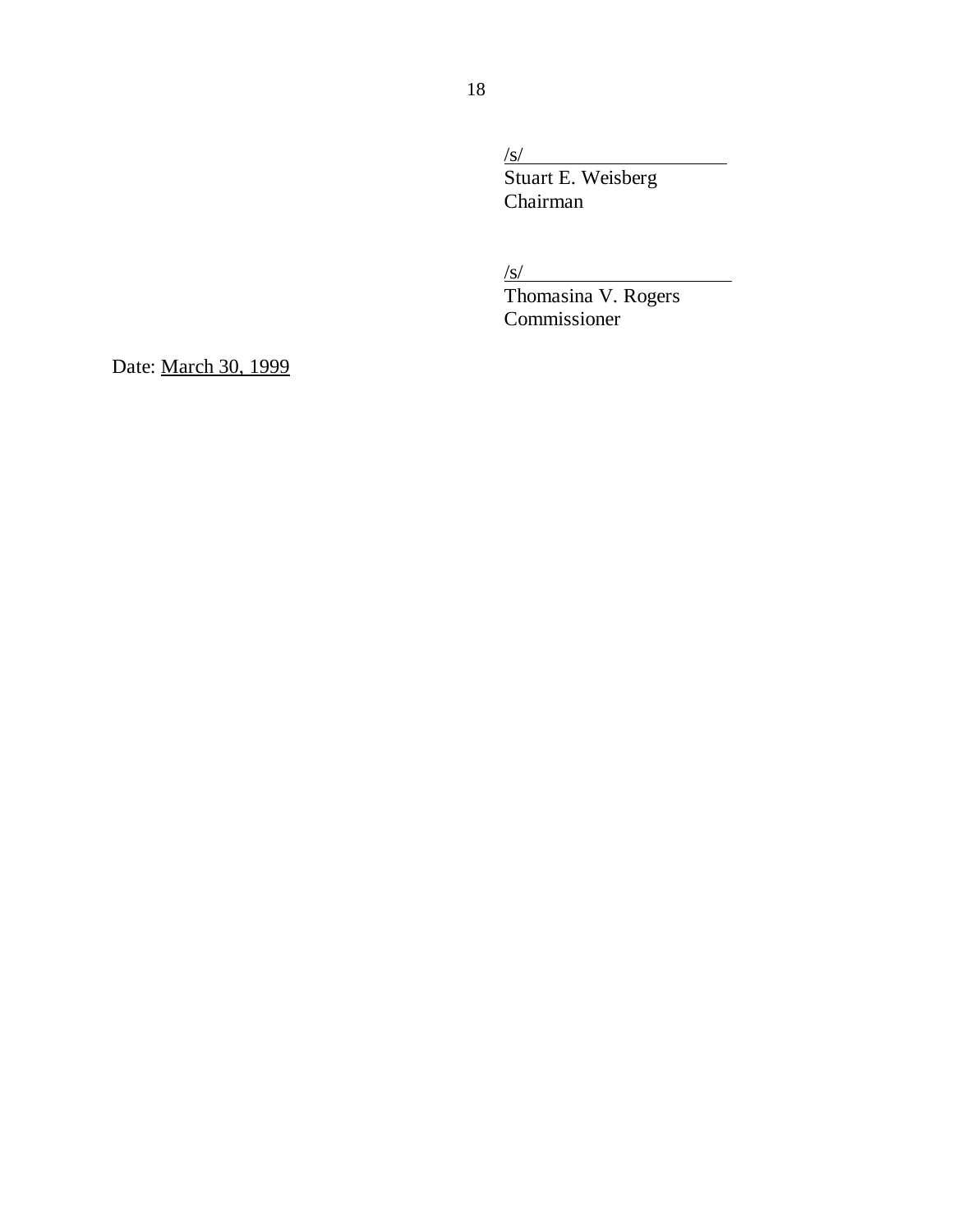SECRETARY OF LABOR, NAMEL CONSIDER A SECRETARY OF LABOR, Complainant, |

PROPELLEX CORPORATION,

|

Respondent.

v. | OSHRC DOCKET | NO. 96-0265

## APPEARANCES:

Steven E. Walanka, Esq., Office of the Solicitor, U.S. Department of Labor, Chicago, Illinois

John J. Gazzoli, Esq., Lewis, Rice & Fingersh, L.C., St. Louis, Missouri

|

|

|

Before: Administrative Law Judge Sidney J. Goldstein

#### DECISION AND ORDER

This is an action by the Secretary of Labor against Propellex Corporation to enforce a citation issued by the Occupational Safety and Health Administration to the company for the alleged violation of a regulation relating to explosives and blasting agents. The matter arose after a compliance officer for the Administration investigated an explosion at the Respondent's munitions plant, concluded that the company was in willful violation of the particular safety regulation and recommended that the citation be issued. The Respondent disagreed with the citation and filed a notice of contest. After a complaint and answer were filed with this Commission, a hearing was held in Edwardsville, Illinois.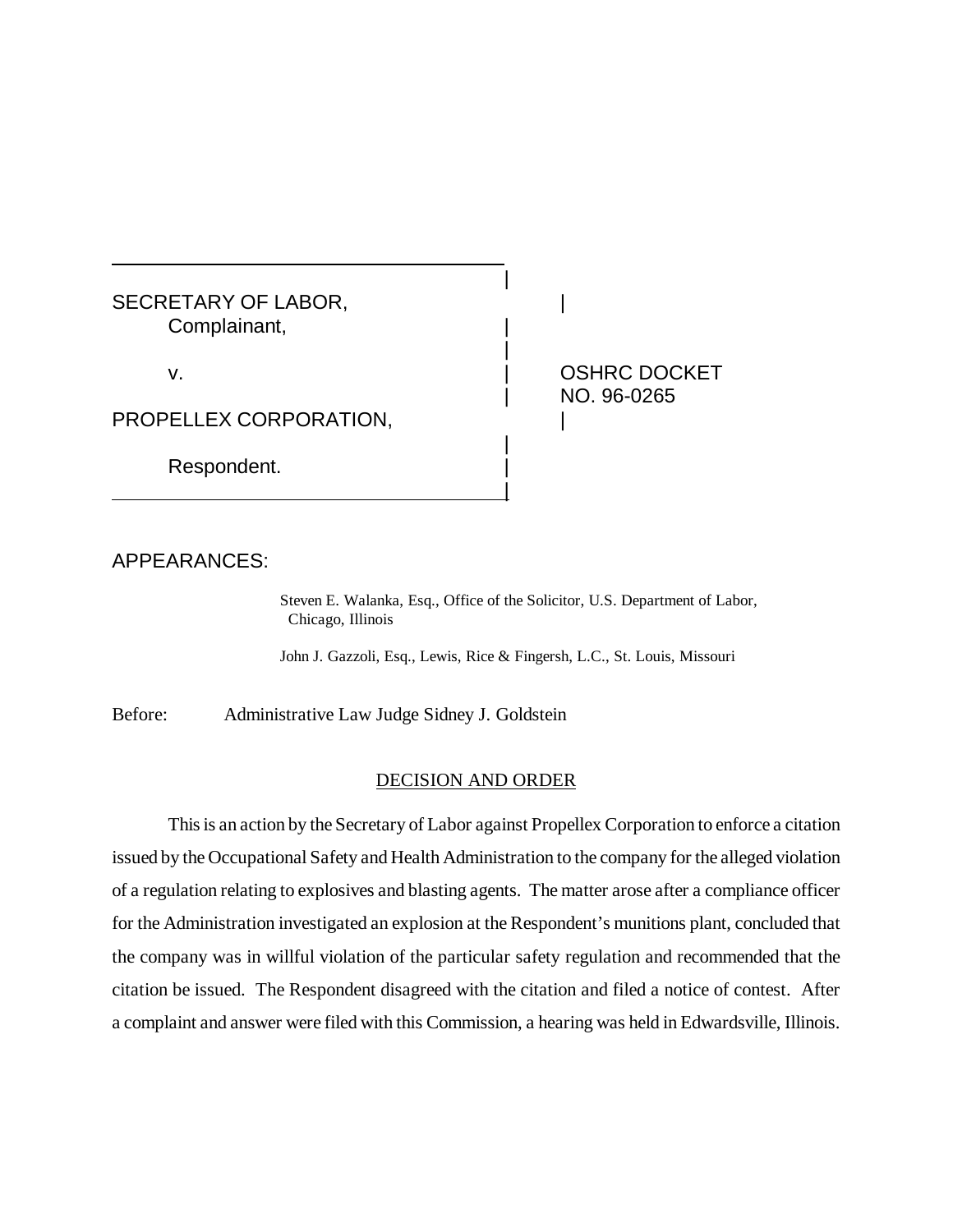The three items of the citation are shown below:

Citation 1 Item 1a Type of Violation: **Willful**

29 C.F.R. §1910.109(e)(1)

On or about ll-27-95, employee(s) were allowed to handle explosives in such a way as to constitute an undue hazard to life in that, during the Demilling Operation of Mark 45 Explosive Devices, open flames were located approximately nine feet away. Sparks and/or burning debris from a burn barrel made contact with black powder residue and the explosive devices which caused an explosion, injuring five employees.

Citation 1 Item 1b Type of Violation: **Willful**

29 C.F.R. §1910.109(e)(1)

On or about 11-27-95, employee(s) were allowed to possess a cigarette lighter which was used to ignite a fire in a burn barrel located approximately nine feet away from the Mark 45 Demilling Operation. Sparks and/or burning debris from the burn barrel made contact with black powder residue and Mark 45 Explosive Devices which caused an explosion, injuring five employees.

Citation 1 Item 1c Type of Violation: **Willful**

29 C.F.R. §1910.109(e)(1)

On or about 11-27-95, employee(s) were allowed to smoke in the Demilling Area, which is a recognized "No Smoking Area".

Copied below is the regulation in issue:

(e) *Use of Explosives and blasting agents--(1) General provisions.* (i) While explosives are being handled or used, smoking shall not be permitted and no one near the explosives shall possess matches, open light or other fire or flame. No person shall be allowed to handle explosives while under the influence of intoxicating liquors, narcotics, or other dangerous drugs.

The historical salient facts are not in substantial dispute and may be briefly summarized. During the period in issue, the Respondent manufactured ammunition, including Mark 45 Primers, at its Illinois worksite. Output which failed to meet Department of Defense standards were set aside and later destroyed or demilled in an open area a few hundred yards from the plant. A crew of five employees, including a supervisor, was assigned to this task. The rejected Mark 45 Primers were held in a magazine until the crew loaded the crates in a van and were driven to the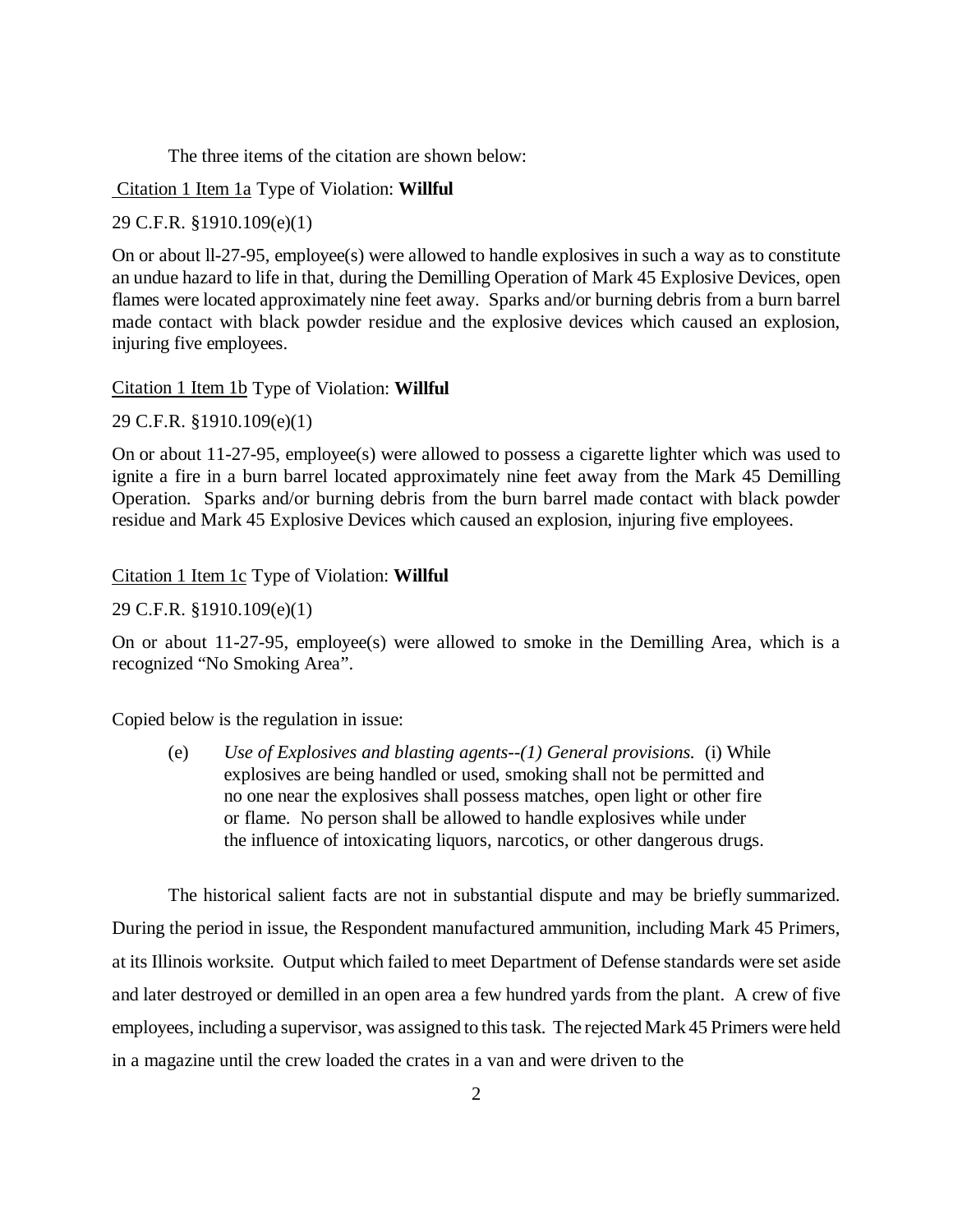explosion area. The primers were then set on a table and prepared for destruction. In the demil process some black powder fell on the table and to the ground.

Two burn barrels were in the demil area. One was utilized to warm the employees on cold days; the other was used to burn trash. Near the table was a butt can, about the size of a one pound coffee can, partially filled with sand, used to extinguish cigarettes.

 The demilling process continued without incident for a number of months until November 17, 1995. On that date, a member of the crew, in a mischievous and prankish mood, scooped up some of the black powder, placed it in some wrapping, and dropped it into the warming barrel. An immediate series of explosions and fires rocked the area, sending all five employees to hospitals with serious burns.

At the hearing the compliance officer testified that the Respondent cooperated with him in his investigation, furnishing him with copies of its safety handbook, demilling procedures, and black powder safety data sheet. The company gave a copy of the safety handbook to all new employees before assigning them to a lead person for continuing training. After a review of the company documents and interviews with its employees, the officer concluded that it had a poor safety program. The basis for this impression was: (1) Respondent did not comply with Department of Defense regulations forbidding matches and cigarette lighters in a hazardous area; (2) Respondent's safety handbook was too vague; (3) Respondent failed to enforce safety regulations; and (4) Respondent did not abate open flames in the demilling area. He also classified the infractions as willful because management was aware of the violations of the standard relating to smoking and made no effort to eliminate the hazardous condition.

Upon further examination the officer stated that he was not aware of any situation where an employee of the Respondent committed an unsafe act and was not disciplined. He also agreed that the Department of Defense did not press the company for hasty production, and previous citations revealed but two infractions in twenty-five years.

The Secretary also called upon three civilian employees associated with the department of Defense. They confirmed that the Respondent met all governmental safety standards before it was awarded the munition contracts. They investigated the mishap and were concerned about smoking and a burn barrel in the demil area, a wind velocity over 15 mph during the demil process,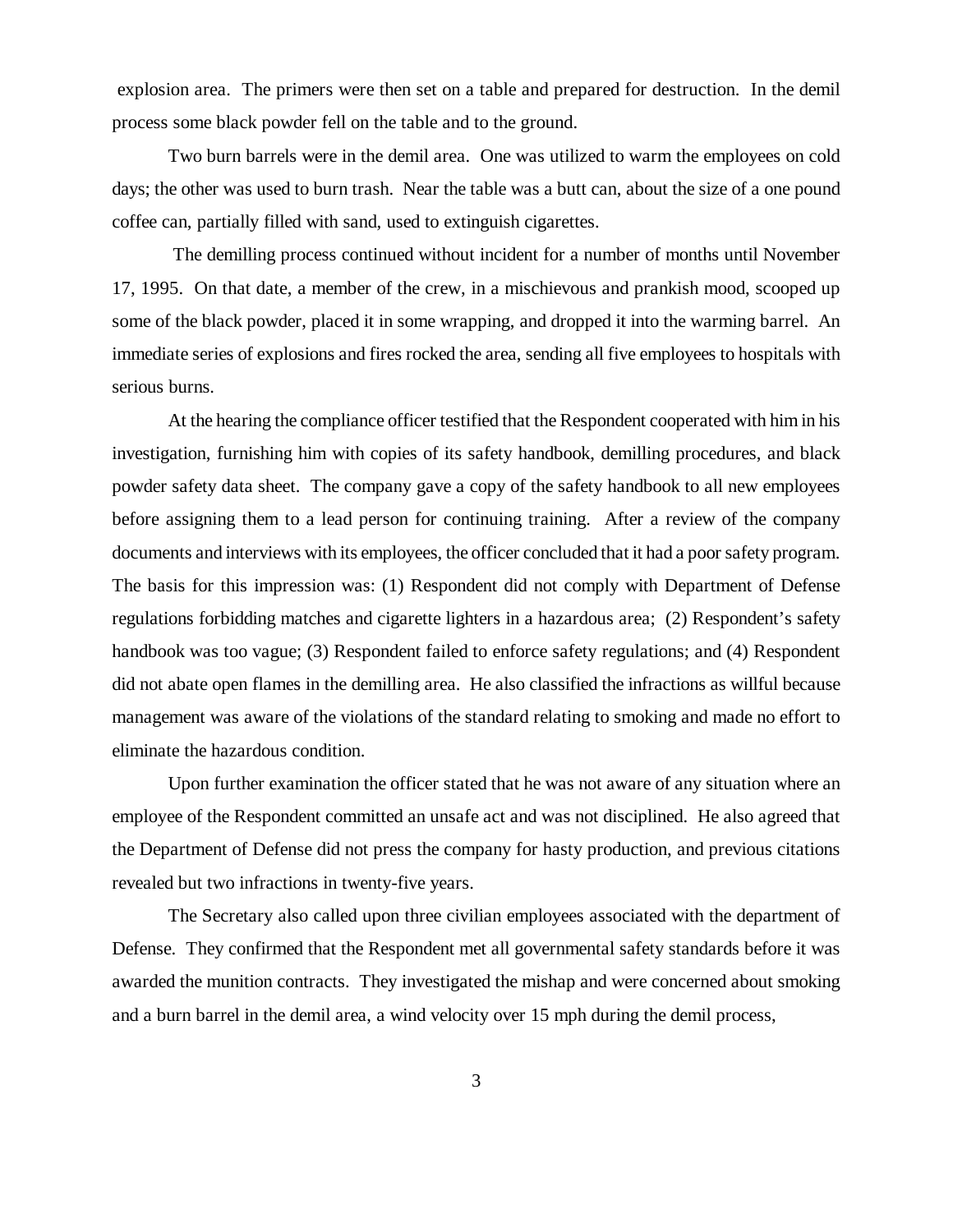inadequate training, excessive personnel in the demil operation, too much ammunition near the burn barrel, and a van too close to the demil area. One safety inspector also believed that the Respondent did not take its safety program seriously, although there was nothing in his inspections to support this view.

On the other hand these safety specialists always gave the Respondent a satisfactory (highest) safety rating, were impressed with its housekeeping, gave a "good" or "yes" rating in pre-award safety surveys, did not complain to the Respondent concerning its safety program, and had no problem with its procedures. One investigator thought the burn barrel was too close to the table with ammunition, but he did not indicate this was improper or report it to management. Questions of safety were always corrected. Federal rules provide that if an inspection revealed an unsatisfactory report or if there were an imminent danger situation, government employees could be restricted from the area or ordered away from the plant. This never happened with the Respondent.

The five employees in the demil process gave their version of the events. They received safety training in both their prior production assignments and in demilling duties. Additional training was given by the demil supervisor who was stationed in a hut about twelve feet from the demilling table. In the destruction work, an awl was used to punch holes in the primers, resulting in some black powder falling on the table and on the ground. Four of the five employees smoked on the site a few times daily. There were no "No Smoking" signs in the demil area. They smoked in front of management during their work breaks, and Mr. Niemann, the production manager, was present when they warmed their hands at the burn barrel. They did not smoke while handling ammunition, and they never thought smoking was a threat to their safety. The lead person added that management was safety minded.

The Respondent called as witnesses two members of its management team and three veteran employees. Bradley Niemann, production manager, testified that the demilling process started in the summer of 1995 and operated without incident until the day of the explosion. Previously, the company submitted a written demilling procedure, which plan was approved by the government. He was at the site almost daily, saw a burn barrel, but did not note a butt can or anyone smoking. Smoking was not allowed in the demil area. He considered company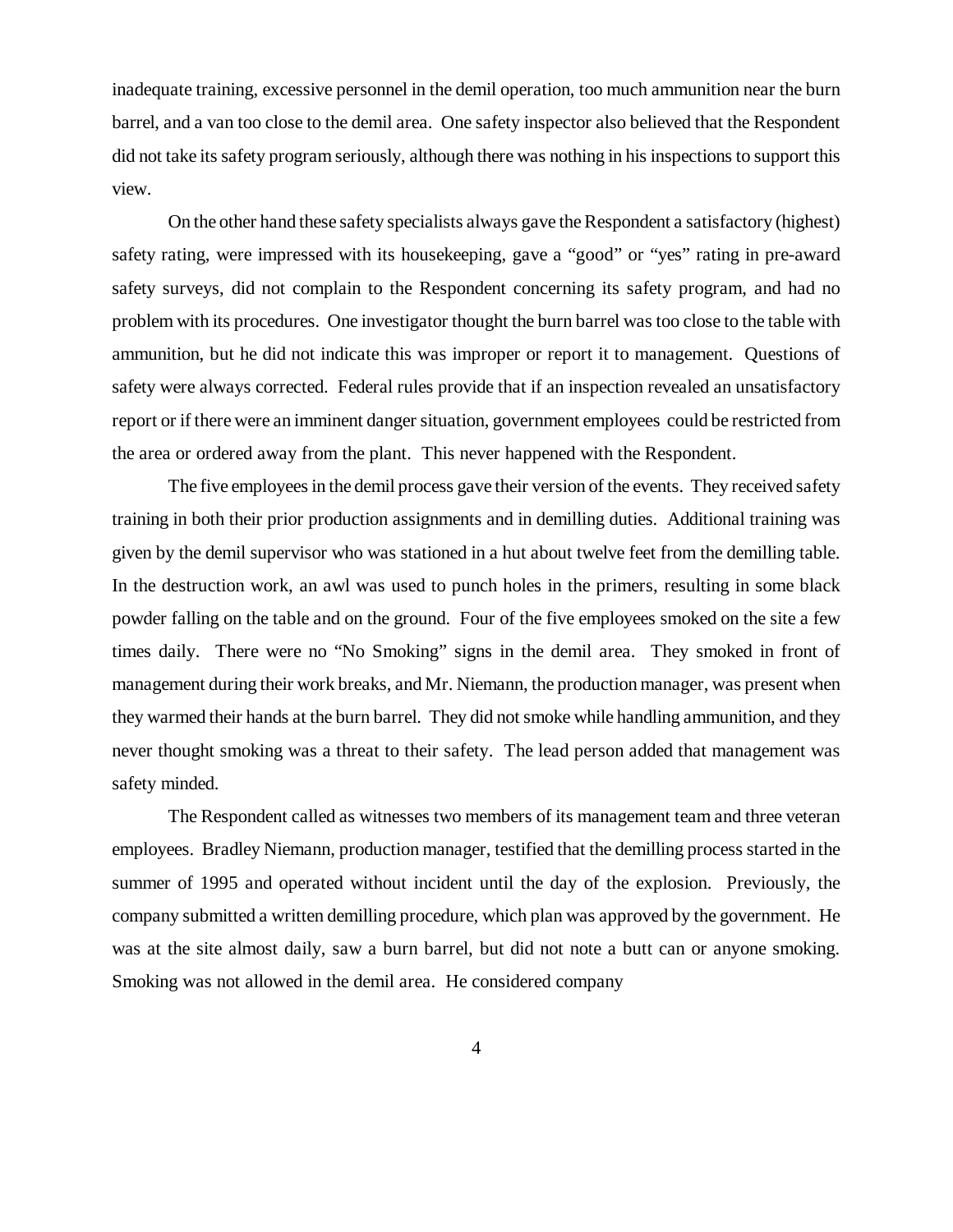procedures to be the most expensive way to dispose of ammunition. He disagreed with the belief that the wind velocity was more than 15 mph on the accident date. OS HA people previously inspected the area with no resulting citations. Government safety inspectors never complained about lack of safety at the demolition site.

Russ Phinney, Respondent's vice president of operations, stated that in pre-award contracts the Respondent was evaluated for a number of factors, including safety. The company was required to comply with safety rules adopted by the Department of Defense, Environmental Protective Agency, Bureau of Alcohol, Tobacco and Firearms and OSHA. The Defense Department also performed quarterly reviews to assure compliance with and verification of safety rules. Respondent always received the highest marks for its safety program and its insurance carrier approved the safety procedures six months before the accident.

The vice president went on to say that safety was always important to the company. Employees were indoctrinated with the type of clothing to wear as well as safety eye glasses and shoes. Safety was an ongoing study. For any infraction of safety regulations, the Respondent issued safety memos and warning notices.

Two veteran employees of the Respondent confirmed their safety training and ongoing safety meetings. Respondent's maintenance supervisor added that he visited the demit operation from time to time but did not see fire in the barrels when explosives were on site.

As previously noted, the Willful citation alleged that:

(1) On or about 11-17-95, employee(s) were allowed to handle explosives in such a way as to constitute an undue hazard to life in that, during the Demilling Operation of Mark 45 Explosive Devices, open flames were located approximately nine feet away. Sparks and/or burning debris from a burn barrel made contact with black powder residue and the explosive devices which caused an explosion, injuring five employees.

(2) On or about 11-27-95, employee(s) were allowed to possess a cigarette lighter which was used to ignite a fire in a burn barrel located approximately nine feet away from the Mark 45 Demilling Operation. Sparks and/or burning debris from the burn barrel made contact with black powder residue and Mark 45 Explosive Devices which caused an explosion, injuring five employees.

(3) On or about 11-17-95, employee(s) were allowed to smoke in the Demilling Area, which is a recognized "No Smoking Area".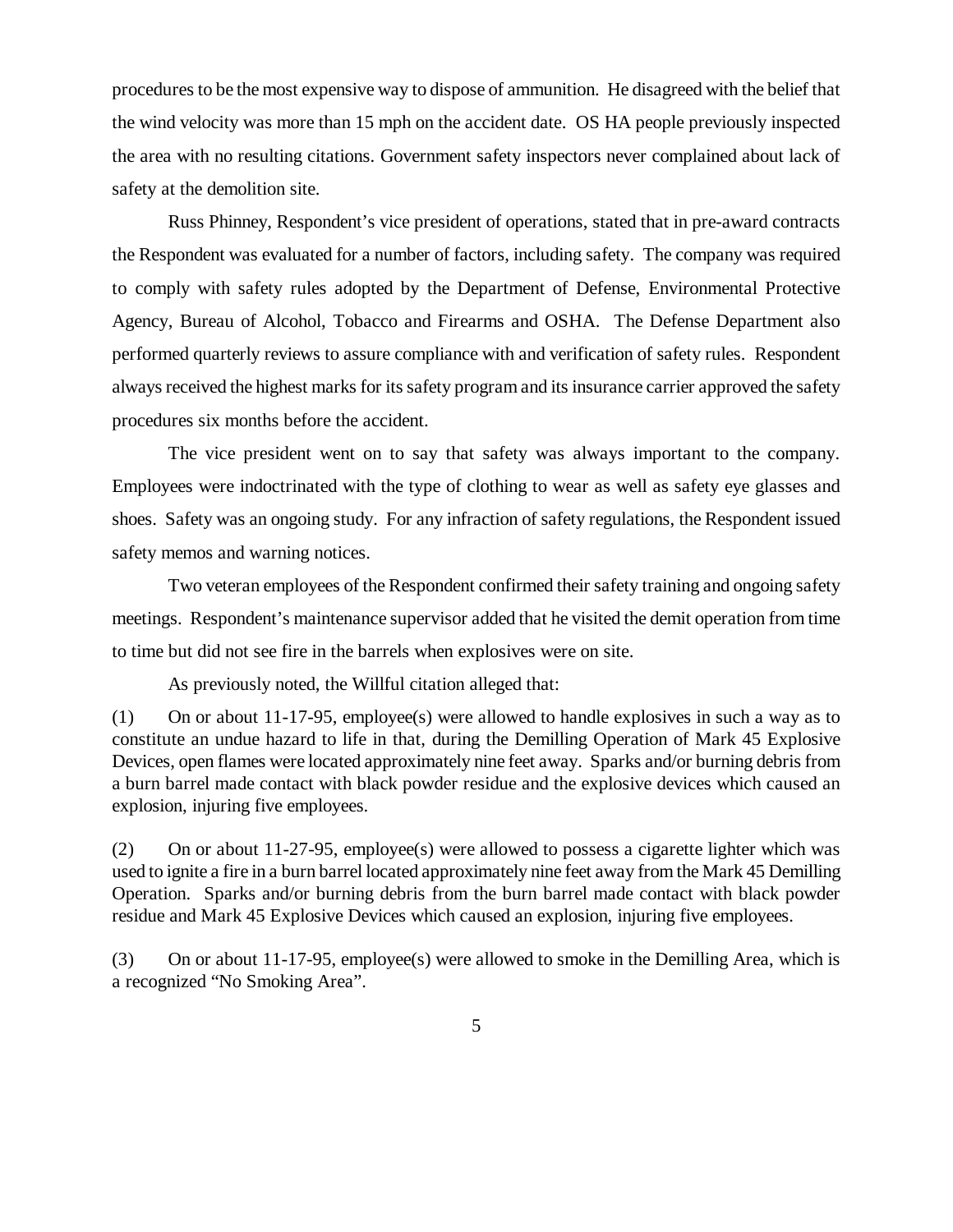All in violation of the regulation found at 29 C.F.R. §1910.109(e)(1) which reads as follows in pertinent part:

(e) *Use of explosives and blasting agents--(1) General provisions.* (i) While explosives are being handled or used, smoking shall not be permitted and no one near the explosives shall possess matches, open light or other fire or flame.

Item 1a of the citation alleges that employees handled explosives within nine feet from open flames, and that sparks and/or burning debris contacted black powder residue, causing an explosion. However, the regulation makes no reference to distance between explosives and open flames; nor does it discuss sparks and burning debris contacting black powder.

Since item 1a does not address smoking or matches, open light or other fire or flame, this portion of the citation has no application to the regulation, and it is vacated.

Item 1b of the citation states that the regulation was violated in that an employee was allowed to possess a cigarette lighter which was used to ignite a fire in a burn barrel. Again, regulation admonition is for the possession of matches, open light or other fire or flame. Cigarette lighters are not addressed, and possession of a cigarette lighter does not equate with matches, especially if the cigarette lighter is contained in a purse located in a hut at a distance away from the table or nearby ground where black powder was found. Item 1b is therefore vacated.

Item 1c charged that employees were allowed to smoke in the demilling area. The evidence is uncontradicted that smoking took place there. Five employees who worked in the demit area testified to this effect, and there was no evidence to the contrary. This item of the citation is affirmed.

#### Willful Violation

The term "willful violation" has been defined as follows:

A willful violation is one committed with intentional, knowing or voluntary disregard for the requirements of the Act, or with plain indifference to employee safety. E.g., *Williams Enterprises, Inc*., 13 BNA OSHC 1249, 1256-57, 1986-87 CCH OSHD ¶27,893, p.26,589 (No. 85-355, 1987). It is differentiated from other types of violations by a "heightened awareness --

6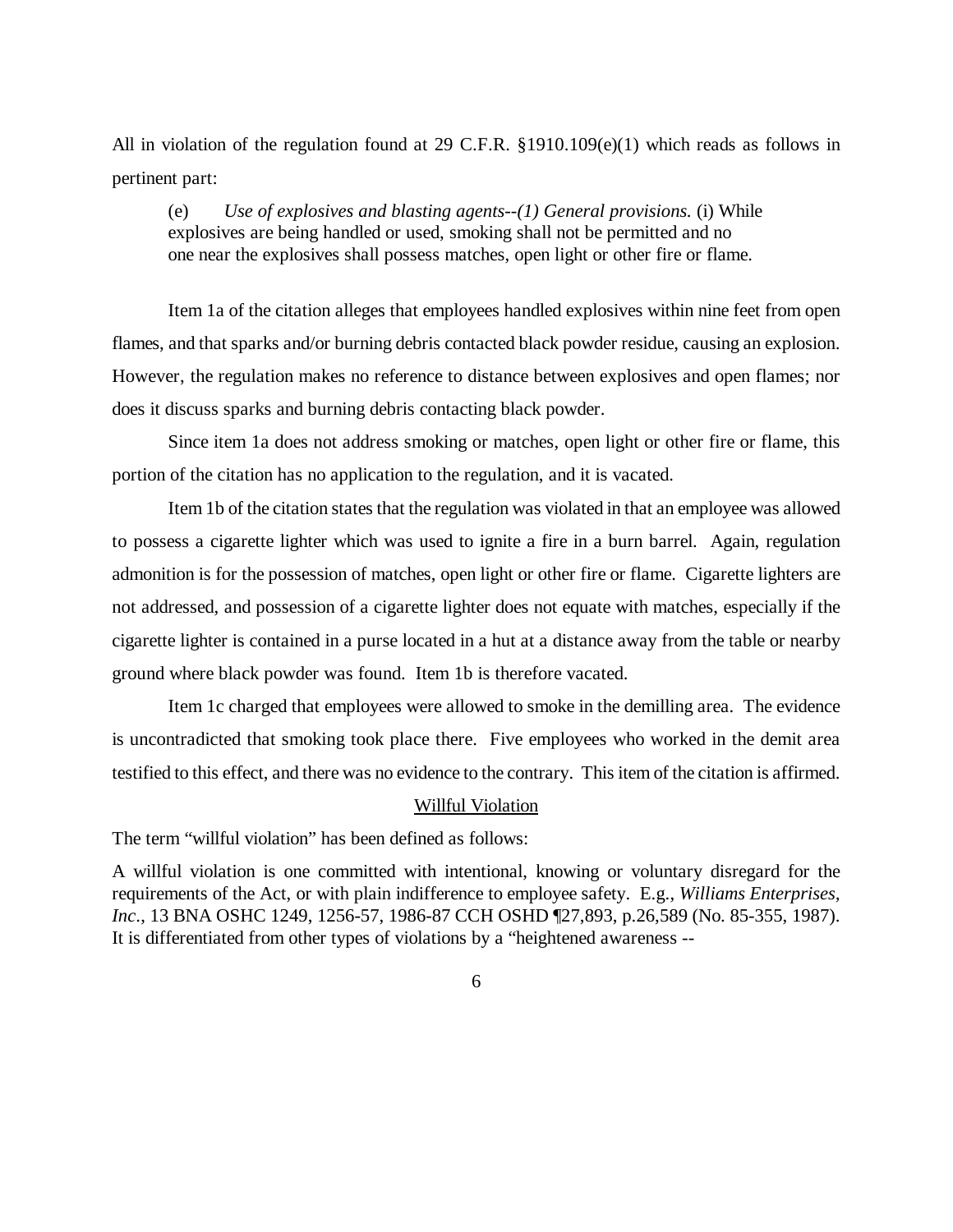of the illegality of the conduct or conditions -- and by a state of mind -- conscious disregard or plain indifference." *Id.*

*Calang Corp*., 14 BNA OSHC 1789, 1791, 1990 CCH OSHD ¶29,531 (No. 85-319, 1990).

In this case the Secretary adopted the compliance officer's recommendation that the infractions were willful in nature. The classification was based upon his opinion that the company safety program was poor; that its safety handbook was too vague, that safety enforcement was lacking; that it did not abate open flames in the demilling area and that management was aware of the regulation but made no effort to eliminate the hazardous condition.

On the other hand, the five employees in the demilling assignment received safety training in their production and demilling duties. They did not smoke while handling explosives and did not believe that smoking was a threat to their safety. In their opinion management was careful with respect to smoking rules. The lead person was also under the impression that management was safety minded.

Further, the Respondent satisfactorily met all safety requirements before the government awarded it the munitions contracts. Respondent's safety program always received Department of Defense's highest safety ratings. These safety officers were impressed with Respondent's housekeeping and its safety procedures. None of the government safety people complained to the Respondent regarding its safety program or procedures. One Defense Contract Command officer saw the burn barrel near the ammunition table but did not complain to the lead person or report this observation to management. All questions of safety were corrected when called to the attention of the company.

The record discloses that it was not until after the explosion that Department of Defense officials learned that some of the respondent's procedures did not comply with military safety requirements.

Finally, I make the observation that this calamity was caused by the idiosyncratic behavior of an employee, and not because there was an open flame within a few feet of demilling operations or because the lead person had a cigarette lighter in her purse located in a nearby hut.